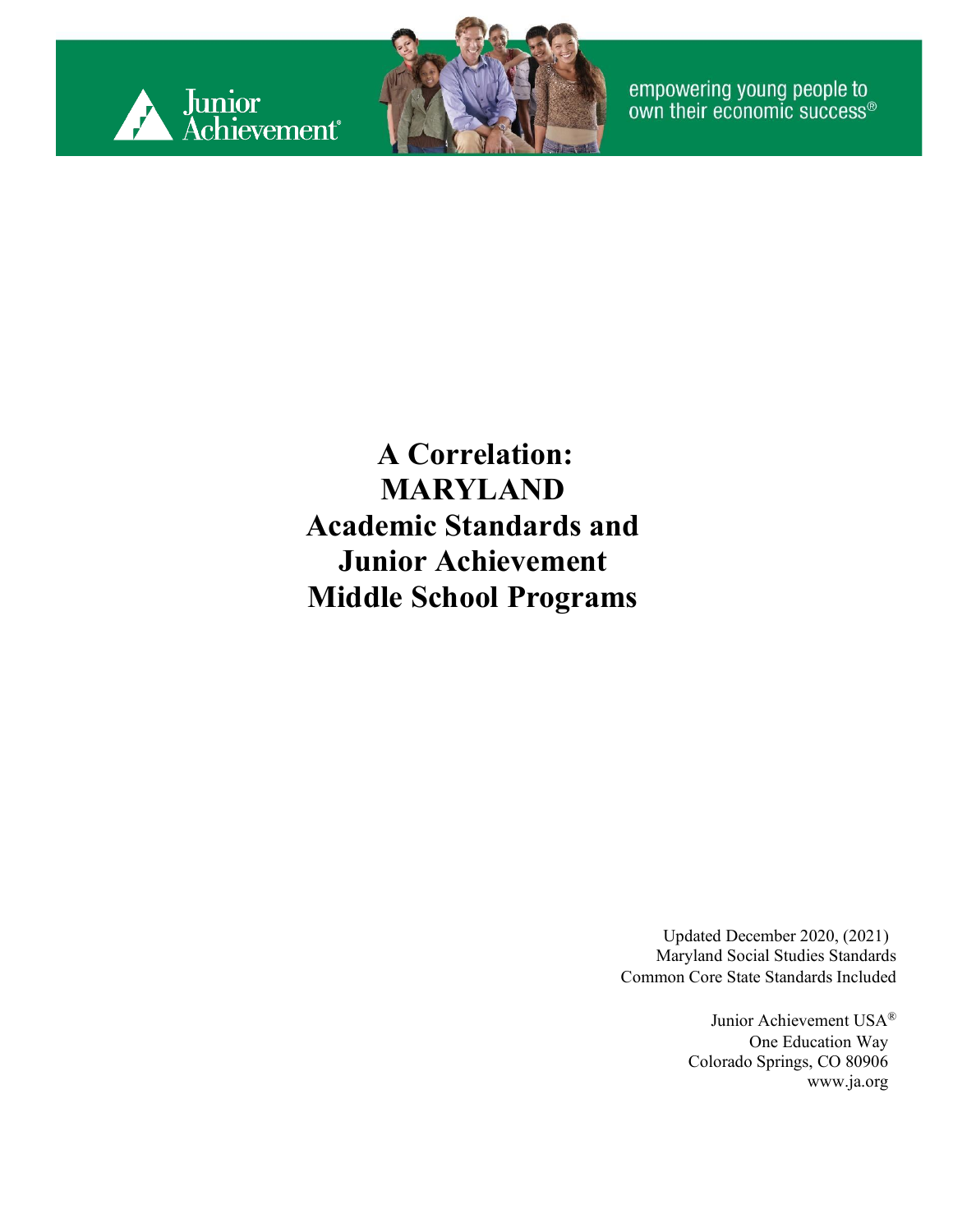#### **Overview**

Junior Achievement programs offer a multidisciplinary approach that connects learning across social studies disciplines, such as economics, geography, history, government, and civics, while incorporating mathematical concepts and reasoning and language arts skills. This list is not meant to be exhaustive or intended to suggest that a JA program will completely address any given standard but is designed to show how it can enhance or complement efforts to do so. The flexibility of the programs and supplementary materials allow specific content or skills to be addressed in depth by the teacher and/or business volunteer as needed.

In this document, Junior Achievement programs are correlated to the Maryland Social Studies Standards, as well as the Common Core State Standards in English/ Language Arts and mathematics.

Alternate delivery methods, such as student self-guided, cover the same learning objectives for social studies standards and the JA Pathway Competencies. However, the varied implementation models may cause slight variation in English Language Arts and Mathematics correlations.

#### **JA Middle Grades Programs**

*[JA Economics for Success](#page-2-0)®* provides practical information about personal finance and the importance of identifying education and career goals based on a student's skills, interests, and values.

*[JA Global Marketplace](#page-4-0)®* Blended Model introduces students to the global marketplace and the ways in which countries buy and sell from each other. Through completion of this program, students will gain an understanding of the role of producers and consumers in the interconnected global market.

*[JA It's My Business](#page-8-0)[®](#page-8-0)* Blended Model provides middle school students an opportunity to experience the initial steps necessary to start a business. New program content provides an authentic entrepreneurial experience for students, with each session building up to a product-pitch competition

*[JA It's My Future](#page-11-0)®* Blended Model offers middle school students' practical information to help prepare them for the working world. Students develop the personal-branding and job-hunting skills needed to earn a job.

[JA Inspire™](#page-19-0) is more than a career fair, it brings together the business community and local schools and is designed to help launch middle school students into their futures: high school, college, and careers beyond. (Grades 6-8)

[JA Career Exploration Fair™](#page-16-0) is an event where students learn about a range of career options across multiple career clusters. (Grades K-12

[JA Career Speakers Series™](#page-17-0) In JA Career Speakers Series, a volunteer guest speaker visits the classroom and shares information about his or her career, work, and education experience. (Grades K-12)

JA Excellence through Ethics™ Through JA Excellence through Ethics, students will learn the importance of ethics and ethical decision-making and how ethical and unethical choices affect everyone in a community. (Grades 6-12)

[JA It's My Job™](#page-19-0) (Soft Skills) will help students understand the value of professional communication and soft skills, making them more employable to future employers across multiple career clusters. (Grades 6-12)

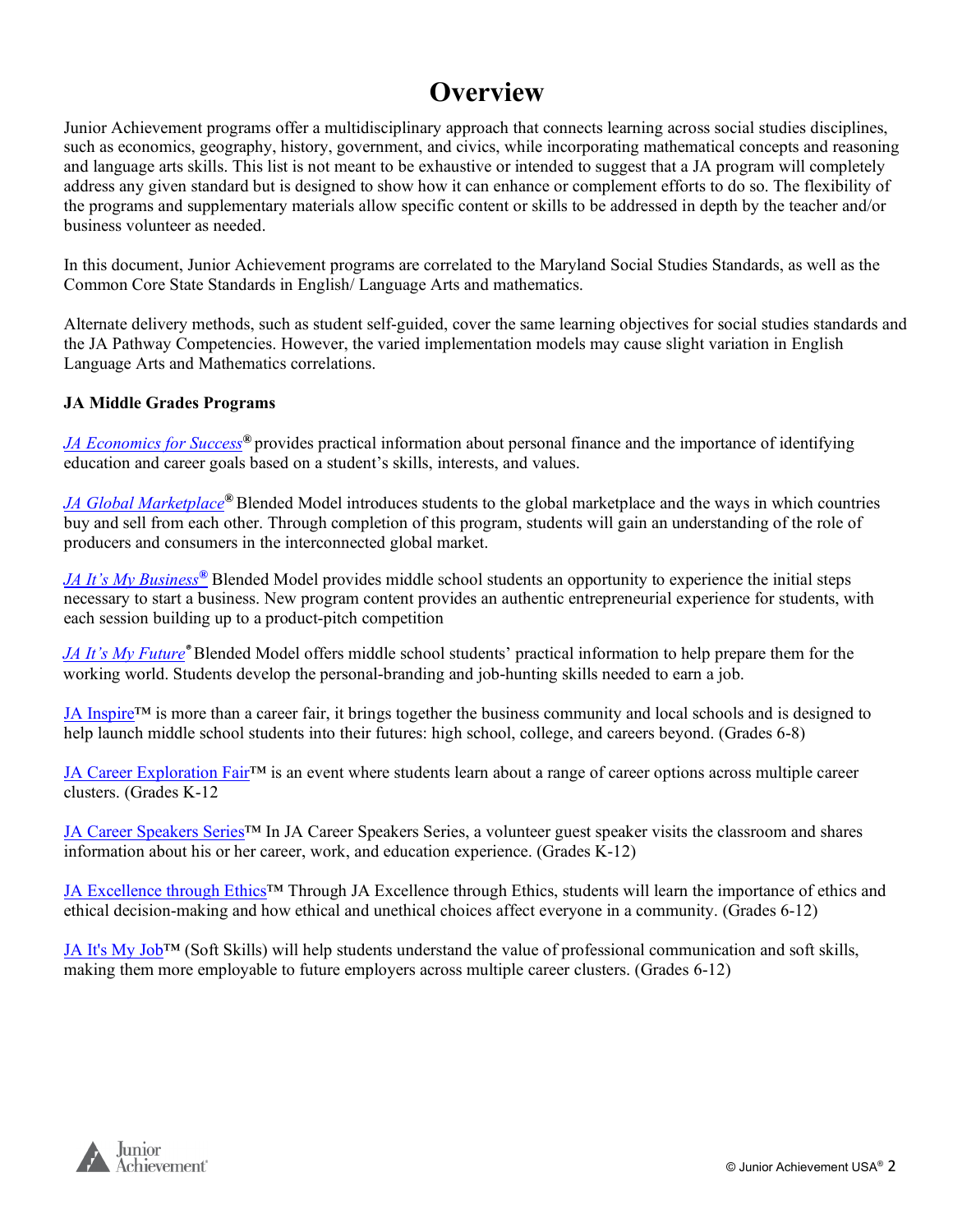#### JA Economics for Success

<span id="page-2-0"></span>

| <b>Session Descriptions</b>                                                                                                                                                                                                                                                                                                                                       | <b>Academic Standards</b>                  | <b>Common Core</b><br><b>ELA</b>                                                                                  | Common<br><b>Core Math</b>                             |
|-------------------------------------------------------------------------------------------------------------------------------------------------------------------------------------------------------------------------------------------------------------------------------------------------------------------------------------------------------------------|--------------------------------------------|-------------------------------------------------------------------------------------------------------------------|--------------------------------------------------------|
| <b>Session One: Mirror, Mirror</b>                                                                                                                                                                                                                                                                                                                                | Grades 6-8                                 | Grade 6                                                                                                           |                                                        |
| Students make choices to better understand<br>the concept of self-knowledge as they<br>consider education, careers, and other life<br>choices.<br>Objectives:<br><b>Students will:</b><br>• Use personal reflection to explain self-<br>knowledge                                                                                                                 | 6.A Economic Decision Making               | RI.6.2,4,7<br>$SL.6.1-2$<br>L.6.1, 3, 4<br>Grade 7<br>RI.7.2,4<br>SL.7.1,2<br>L.7.1, 3, 4<br>Grade 8<br>RI.8.2,4  |                                                        |
| Apply their skills, interests, and values to<br>help determine a potential career path                                                                                                                                                                                                                                                                            |                                            | SL.8.1<br>L.8.1, 3, 4                                                                                             |                                                        |
| <b>Session Two: Be a Success</b><br>Students learn how to set goals for their<br>financial future. They play the "Be A Success<br>Game" to see the connection between<br>personal finance, education, and careers.<br>Objectives:<br><b>Students will:</b><br>Identify the connection between goal<br>setting, personal finance, education, and<br>career choices | Grades 6-8<br>6.A Economic Decision Making | Grade 6<br>RI.6.4<br>SL.6.1,2<br>L.6.1, 3, 4<br>Grade 7<br>RI.7.4<br>SL.7.1,2<br>L.7.1, 3, 4<br>Grade 8<br>RI.8.4 | Grade 6<br>6.NS3<br>6.NS.C.5                           |
| • Apply decision making to education and<br>career choices                                                                                                                                                                                                                                                                                                        |                                            | SL.8.1<br>L.8.1, 3, 4                                                                                             |                                                        |
| <b>Session Three: Keeping Your Balance</b><br>Students receive Occupation Cards and<br>observe how different jobs provide different<br>monthly salaries. Based on those monthly<br>salaries, students evaluate the opportunity cost<br>when making budget decisions.                                                                                              | Grades 6-8<br>6.A Economic Decision Making | Grade 6<br>RI.6.4,7<br>SL.6.1<br>L.6.1, 3, 4<br>Grade 7<br>RI.7.4                                                 | Grade 6<br>6.NS.B.3<br>6.NS.C.5<br>Grade 7<br>7.RP.A.3 |
| Objectives:                                                                                                                                                                                                                                                                                                                                                       |                                            | SL.7.1<br>L.7.1, 3, 4                                                                                             |                                                        |
| <b>Students will:</b>                                                                                                                                                                                                                                                                                                                                             |                                            |                                                                                                                   |                                                        |
| • Recognize that a balanced budget is<br>important for all workers<br>• Define the term income and differentiate<br>between gross and net income<br>• Name ways to balance a budget                                                                                                                                                                               |                                            | Grade 8<br>RI.8.4<br>SL.8.1<br>L.8.1, 3, 4                                                                        |                                                        |

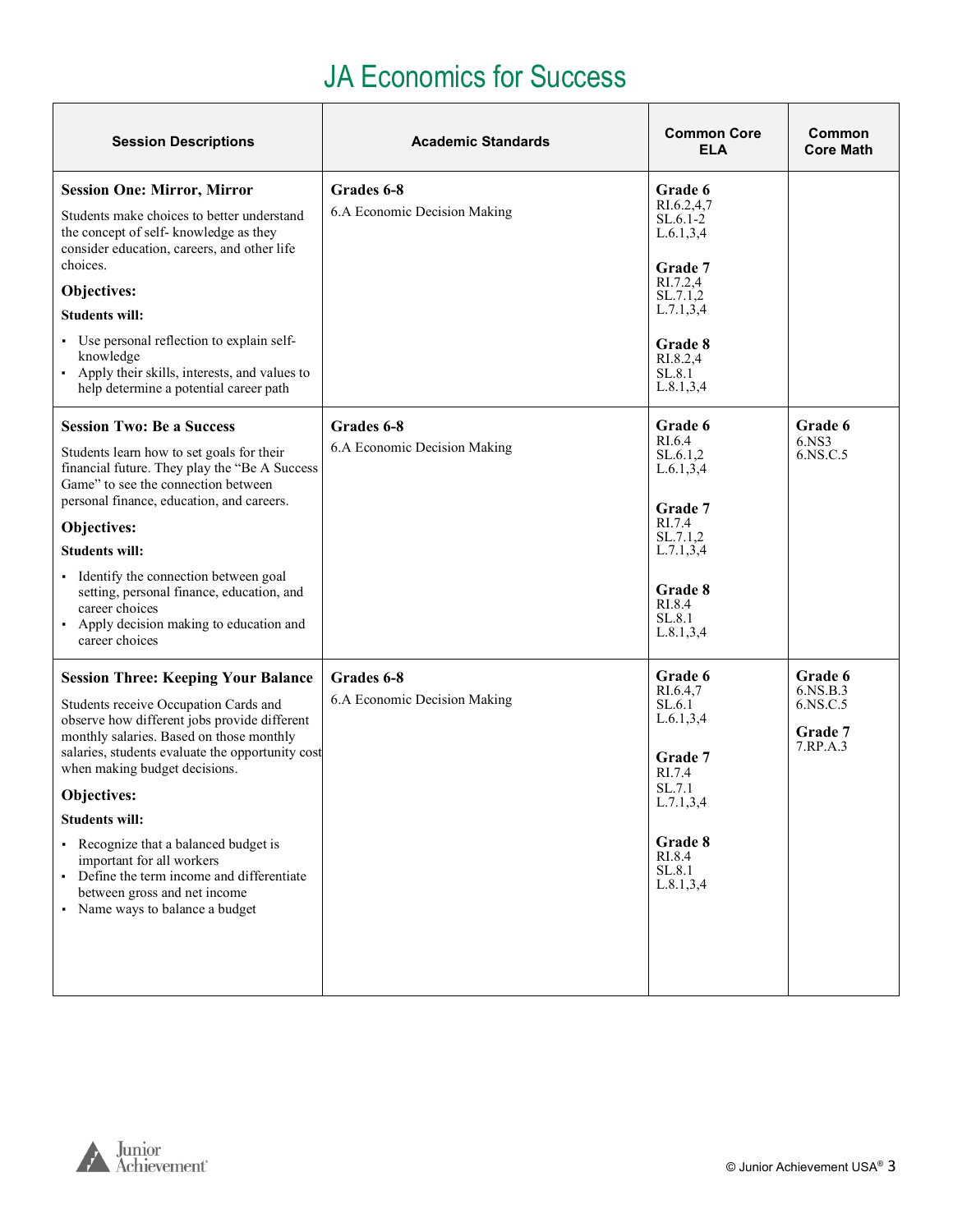#### JA Economics for Success

| <b>Session Descriptions</b>                                                                                                                                                                                                                                                                                                                                                                                                                                                                              | <b>Academic Standards</b>                                                                                                                                                                                                                                                                                                                                                                                                | <b>Common Core</b><br><b>ELA</b>                                                                                                         | Common<br><b>Core Math</b>                                    |
|----------------------------------------------------------------------------------------------------------------------------------------------------------------------------------------------------------------------------------------------------------------------------------------------------------------------------------------------------------------------------------------------------------------------------------------------------------------------------------------------------------|--------------------------------------------------------------------------------------------------------------------------------------------------------------------------------------------------------------------------------------------------------------------------------------------------------------------------------------------------------------------------------------------------------------------------|------------------------------------------------------------------------------------------------------------------------------------------|---------------------------------------------------------------|
| <b>Session Four: Savvy Shopper</b><br>Students examine how consumers pay for<br>goods and services. They discuss the<br>advantages and disadvantages of using debit<br>and credit cards.<br>Objectives:<br><b>Students will:</b><br>Identify the differences between debit and<br>credit cards<br>• Explain the advantages and disadvantages<br>of both cards<br>• Recognize the importance of taking<br>personal responsibility for financial<br>decisions                                              | Grade 7<br>A1.a Identify the opportunity cost of economic<br>decisions made by individuals, businesses, and<br>governments such as investing in education.<br>B4.3 Describe the money and banking system in<br>various countries in the contemporary world.<br>B4.3.a Explain why a stable money and banking<br>system is necessary for an economy to grow and<br>prosper.<br>Grades 6-8<br>6.A Economic Decision Making | Grade 6<br>RI.6.4,7<br>SL.6.1<br>L.6.1, 3, 4<br>Grade 7<br>RI.7.4<br>SL.7.1<br>L.7.1, 3, 4<br>Grade 8<br>RI.8.4<br>SL.8.1<br>L.8.1, 3, 4 | Grade 6<br>6.NS.B.3<br>6.NS.C.5<br><b>Grade</b> 7<br>7.RP.A.3 |
| <b>Session Five: Keeping Score</b><br>Students examine how a credit score is<br>determined and learn about the consequences<br>of a positive and negative credit report.<br>Objectives:<br><b>Students will:</b><br>Describe the favorable or unfavorable<br>consequences of a high or low personal<br>credit score<br>Explain actions that cause a credit score to<br>go up or down                                                                                                                     | Grade 7<br>A1.a Identify the opportunity cost of economic<br>decisions made by individuals, businesses, and<br>governments such as investing in education.<br>Grades 6-8<br>6.A Economic Decision Making                                                                                                                                                                                                                 | Grade 6<br>RI.6.4,7<br>SL.6.1<br>L.6.1, 3, 4<br>Grade 7<br>RI.7.4<br>SL.7.1<br>L.7.1, 3, 4<br>Grade 8<br>RI.8.4<br>SL.8.1<br>L.8.1, 3, 4 | Grade 6<br>6.NS.B.3<br>6.NS.C.5                               |
| <b>Session Six: What's the Risk?</b><br>Students learn that life involves risk and that<br>insurance and personal responsibility help to<br>reduce the financial consequences of loss or<br>injury.<br>Objectives:<br><b>Students will:</b><br>Explore the cost and consequence of risk<br>Explain how insurance provides a method<br>to minimize financial risk<br>• Identify the opportunity cost of having<br>insurance<br>Assess how personal responsibility plays<br>٠<br>a part in minimizing risk | Grade 7<br>A1.a Identify the opportunity cost of economic<br>decisions made by individuals, businesses, and<br>governments such as investing in education.<br>Grades 6-8<br>6.A Economic Decision Making                                                                                                                                                                                                                 | Grade 6<br>SL.6.1<br>L.6.1, 3, 4<br>Grade 7<br>SL.7.1<br>L.7.1, 3, 4<br>Grade 8<br>SL.8.1<br>L.8.1, 3, 4                                 |                                                               |

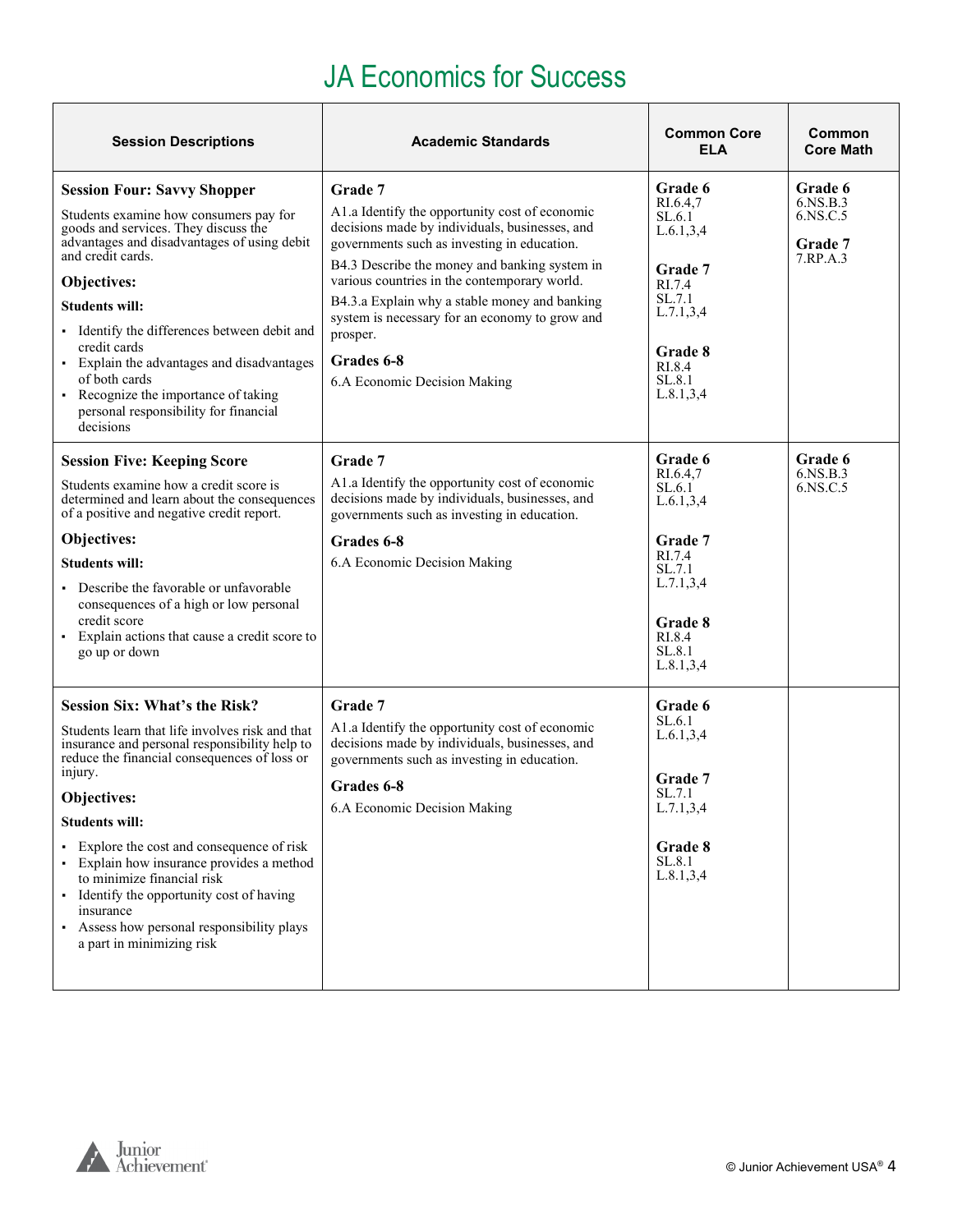<span id="page-4-0"></span>

| <b>Session Details</b>                                                                                                                                                                                                                                                                                                                                                                                                                                                                                                                                                                                                                                | <b>Academic Standards</b>                                                                                                                                                                                                                                  | <b>Common Core</b>                                                                                                                                                                                                                              |
|-------------------------------------------------------------------------------------------------------------------------------------------------------------------------------------------------------------------------------------------------------------------------------------------------------------------------------------------------------------------------------------------------------------------------------------------------------------------------------------------------------------------------------------------------------------------------------------------------------------------------------------------------------|------------------------------------------------------------------------------------------------------------------------------------------------------------------------------------------------------------------------------------------------------------|-------------------------------------------------------------------------------------------------------------------------------------------------------------------------------------------------------------------------------------------------|
| <b>Session One: Business and</b><br><b>Customer</b><br>Students learn about the relationship<br>between businesses, their customers, and<br>the mutually beneficial exchange of<br>products and services.<br>Objectives:<br><b>Students will:</b><br>• Identify what a business gains from an<br>exchange with a customer<br>• Identify what a customer gains from an<br>exchange with a business<br>• Define ethics and ethical dilemma<br>(Deeper Look)<br>Identify the stakeholders of a business.<br>Evaluate whether the actions of a<br>business, which had positive or<br>negative implications to stakeholders,<br>were ethical (Deeper Look) | Grade 7<br>A1.a Identify the opportunity cost of economic decisions made<br>by individuals, businesses, and governments such as investing in<br>education.<br>Grades 6-8<br>6.A Economic Decision Making<br>6.B Exchange and Markets                       | Grade 6<br>RI.6.4<br>RI.6.7<br>W.6.4<br>$SL.6.1-2$<br>$L.6.1-6$<br>Grade 7<br>RI.7.4<br>W.7.4<br>$SL.7.1-2$<br>$L.7.1-6$<br>Grade 8<br>RI.8.4<br>W.4<br>SL.8.1-2<br>$L.8.1-6$                                                                   |
| <b>Session Two: Business and Culture</b><br>Students learn that businesses must<br>understand cultural differences to meet<br>customers' needs and make a profit in<br>different countries.<br>Objectives:<br><b>Students will:</b><br>· Identify business-related, cultural<br>differences throughout the world<br>• Explain the need for international<br>businesses to consider their customers'<br>cultural differences to provide for the<br>customer and make a profit<br>Identify cultural differences throughout<br>the world that affect social interaction<br>and communication                                                             | Grade 7<br>A1.a Identify the opportunity cost of economic decisions made<br>by individuals, businesses, and governments such as investing in<br>education.<br>Grades 6-8<br>6.A Economic Decision Making<br>6.B Exchange and Markets<br>6.D Global Markets | Grade 6<br>RI.6.1<br>RI.6.4<br>RI.6.7<br>W.6.4,7<br>$SL.6.1-2$<br>SL.6.4<br>$L.6.1-6$<br>Grade 7<br>RI.7.1<br>RI.7.4<br>W.7.4,7<br>SL.7.1-2<br>SL.7.4<br>$L.7.1-6$<br>Grade 8<br>RI.8.1<br>RI.8.4<br>W.8.4,7<br>SL.8.1-2<br>SL.8.4<br>$L.8.1-6$ |

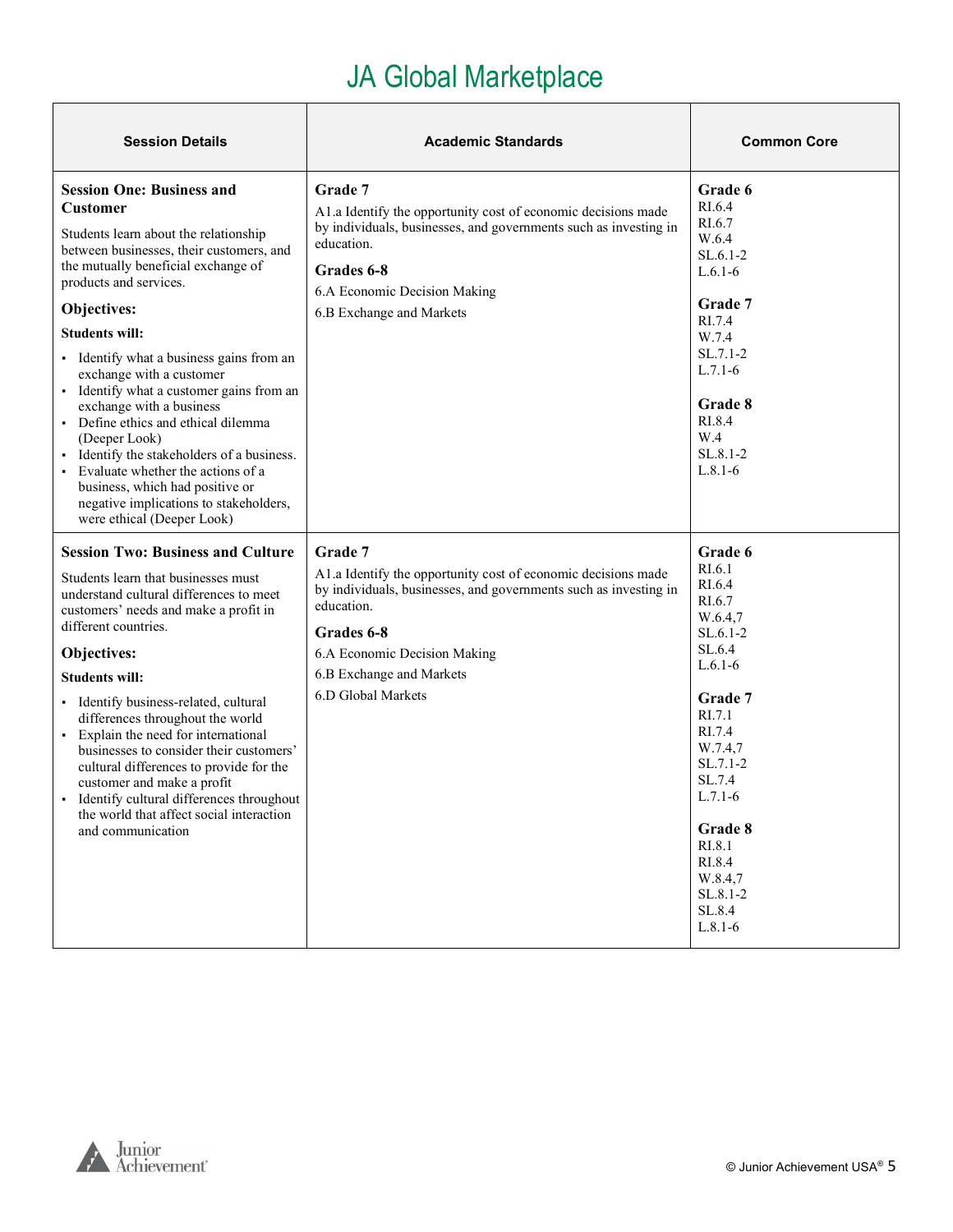| <b>Session Details</b>                                                                                                                                                                                                                                                                                                                                                                                                                                                                                                                                                                                                           | <b>Academic Standards</b>                                                                                                                                                                                                                                                                                                                                                                                                                                                      | <b>Common Core</b>                                                                                                                                                                                                                                                                         |
|----------------------------------------------------------------------------------------------------------------------------------------------------------------------------------------------------------------------------------------------------------------------------------------------------------------------------------------------------------------------------------------------------------------------------------------------------------------------------------------------------------------------------------------------------------------------------------------------------------------------------------|--------------------------------------------------------------------------------------------------------------------------------------------------------------------------------------------------------------------------------------------------------------------------------------------------------------------------------------------------------------------------------------------------------------------------------------------------------------------------------|--------------------------------------------------------------------------------------------------------------------------------------------------------------------------------------------------------------------------------------------------------------------------------------------|
| <b>Session Three: Global Trade</b><br>Students learn that businesses trade to<br>obtain products and services that<br>customers want or need. Students will<br>learn about imports and exports, examine<br>the ways technology has improved<br>international trade and participate in a<br>global trade game.<br>Objectives:<br><b>Students will:</b><br>Identify reasons why countries trade<br>Demonstrate that countries benefit<br>more from trade than from trying to<br>meet all their own needs<br>Apply key terms related to trade.<br>• Describe how improvements in<br>technology can influence international<br>trade | Grade 7<br>A1.a Identify the opportunity cost of economic decisions made<br>by individuals, businesses, and governments such as investing in<br>education.<br>A.2.a Describe how goals of countries affect the use of resources<br>in the pursuit of economic growth and sustainable development.<br>Grades 6-8<br>6.A Economic Decision Making<br>6.B Exchange and Markets<br>6.D Global Markets                                                                              | Grade 6<br>RI.6.4<br>W.6.4<br>$SL.6.1-2$<br>SL.4<br>$L.6.1-6$<br>Grade 7<br>RI.7.4<br>W.7.4<br>$SL.7.1-2$<br>SL.7.4<br>$L.7.1-6$<br>Grade 8<br>RI.8.4<br>W.8.4<br>SL.8.1-2<br>SL.8.4<br>$L.8.1 - 4$<br>L.8.6                                                                               |
| <b>Session Four: Why Countries</b><br><b>Specialize</b><br>Students learn that businesses in different<br>countries specialize by focusing their<br>efforts on specific resources or producing<br>smaller parts of a product.<br>Objectives:<br><b>Students will:</b><br>Define specialization<br>Analyze examples of international<br>trade to explain why modern countries<br>cannot provide for all their wants and<br>needs<br>Show how events and decisions in one<br>country have a causal relationship with,<br>and produce an effect on, customers in<br>another country                                                 | Grade 7<br>A1.a Identify the opportunity cost of economic decisions made<br>by individuals, businesses, and governments such as investing in<br>education.<br>A.2.a Describe how goals of countries affect the use of resources<br>in the pursuit of economic growth and sustainable development.<br>A.2.c Explain how available resources impact specialization and<br>trade.<br>Grades 6-8<br>6.A Economic Decision Making<br>6.B Exchange and Markets<br>6.D Global Markets | <b>ELA</b><br>Grade 6<br>RI.6.1,4,7<br>SL.6.1-2<br>L.6.1, 3, 4, 6<br>Grade 7<br>RI.7.1,4<br>SL.7.1-2<br>L.7.1, 3, 4, 6<br>Grade 8<br>RI.8.1,4<br>SL.8.1-2<br>L.8.1, 3, 4, 6<br><b>MATH</b><br>6.NSA.3<br>6.RP.3<br>7.RP.2<br>7.NS.3<br><b>Mathematical Practices</b><br>$1 - 2$<br>$4 - 7$ |

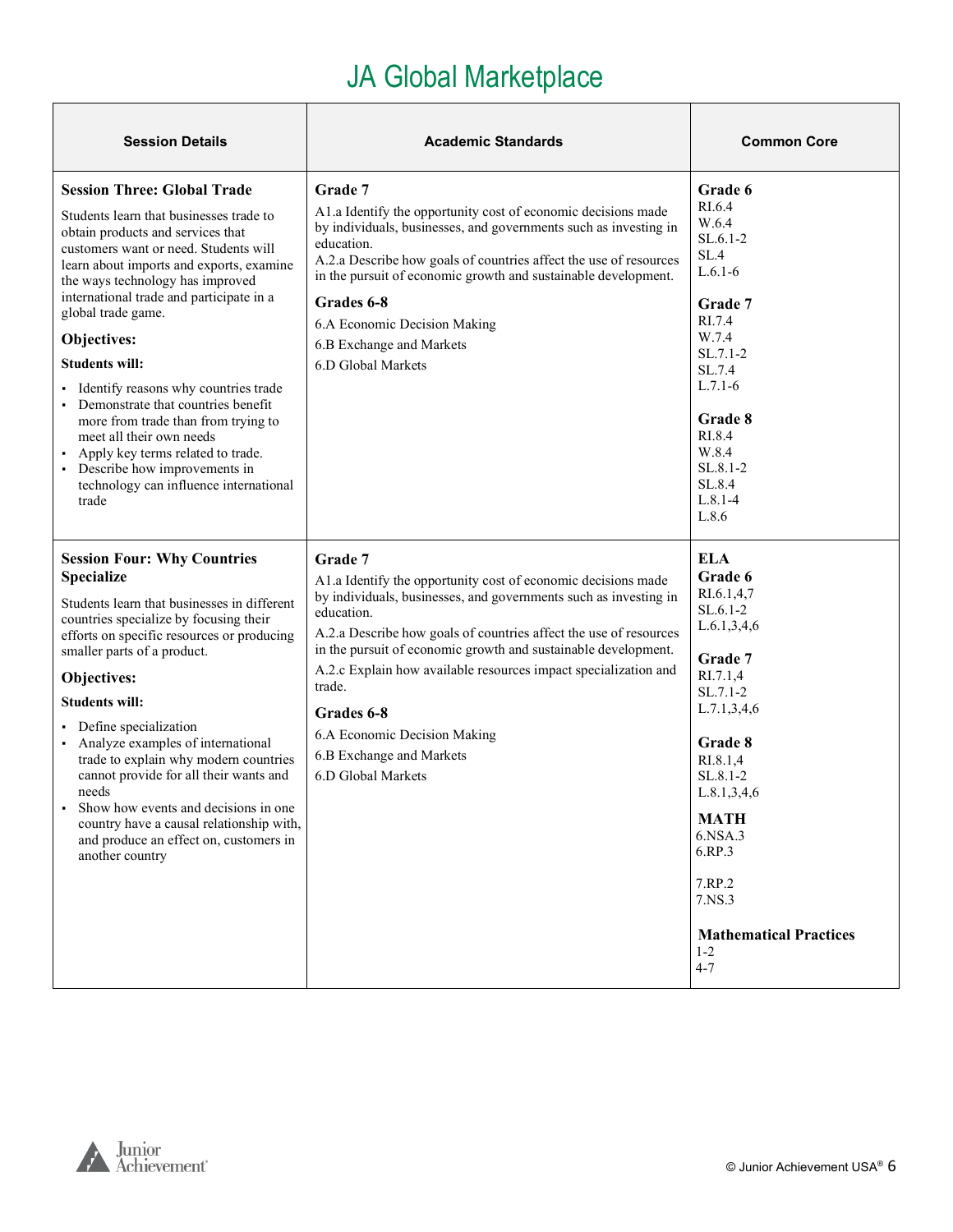| <b>Session Details</b>                                                                                                                                                                                                                                                                                                                                                                                                                                                                                                                         | <b>Academic Standards</b>                                                                                                                                                                                                                                                                                                                                                                                                                                                      | <b>Common Core</b>                                                                                                                                                                        |
|------------------------------------------------------------------------------------------------------------------------------------------------------------------------------------------------------------------------------------------------------------------------------------------------------------------------------------------------------------------------------------------------------------------------------------------------------------------------------------------------------------------------------------------------|--------------------------------------------------------------------------------------------------------------------------------------------------------------------------------------------------------------------------------------------------------------------------------------------------------------------------------------------------------------------------------------------------------------------------------------------------------------------------------|-------------------------------------------------------------------------------------------------------------------------------------------------------------------------------------------|
| <b>Session Five: Trade Barriers</b><br>Students explore the types of restrictions<br>that governments place on international<br>trade. They learn about tariffs, quotas,<br>subsidies, and standards and how these<br>barriers affect governments, businesses,<br>and customers.<br>Objectives:<br><b>Students will:</b><br>Identify examples of trade barriers<br>Analyze the consequences of trade<br>barriers on businesses, employees, and<br>customers<br>Explain why balance of trade matters to<br>businesses, customers, and employees | Grade 7<br>A1.a Identify the opportunity cost of economic decisions made<br>by individuals, businesses, and governments such as investing in<br>education.<br>A.2.a Describe how goals of countries affect the use of resources<br>in the pursuit of economic growth and sustainable development.<br>A.2.c Explain how available resources impact specialization and<br>trade.<br>Grades 6-8<br>6.A Economic Decision Making<br>6.B Exchange and Markets<br>6.D Global Markets | <b>ELA</b><br>Grade 6<br>RI.6.4<br>W.6.4<br>$SL.6.1-2$<br>$L.6.1-6$<br>Grade 7<br>RI.7.4<br>W.7.4<br>$SL.7.1-2$<br>$L.7.1-6$<br>Grade 8<br>RI.8.4<br>W.8.4<br>$SL.8.1 - 2$<br>$L.8.1-6$   |
| <b>Session Six: Currency</b><br>Students explore the concept of<br>international currencies. They learn about<br>variable exchange rates, currency<br>converters, and how to compare the prices<br>of products from around the world.<br>Objectives:<br><b>Students will:</b><br>• Define currency and exchange rate<br>• Recognize that different countries have<br>different forms of currency<br>• Recognize that each currency has a<br>different value, which is determined<br>through a variable exchange rate                           | Grade 7<br>B.3 Describe how money and banking systems in various<br>countries in the contemporary world.<br>B.3.a Explain why a stable money and banking system is<br>necessary for an economy to grow and proper.<br>Grades 6-8<br>6.A Economic Decision Making<br>6.B Exchange and Markets<br>6.D Global Markets                                                                                                                                                             | <b>ELA</b><br>Grade 6<br>RI.6.4,7<br>$SL.6.1-2$<br>L.6.1<br>$L.6.3-6$<br>Grade 7<br>RI.7.4<br>$SL.7.1-2$<br>L.7.1<br>$L.7.3-6$<br>Grade 8<br>RI.8.4<br>$SL.8.1 - 2$<br>L.8.1<br>$L.8.3-6$ |

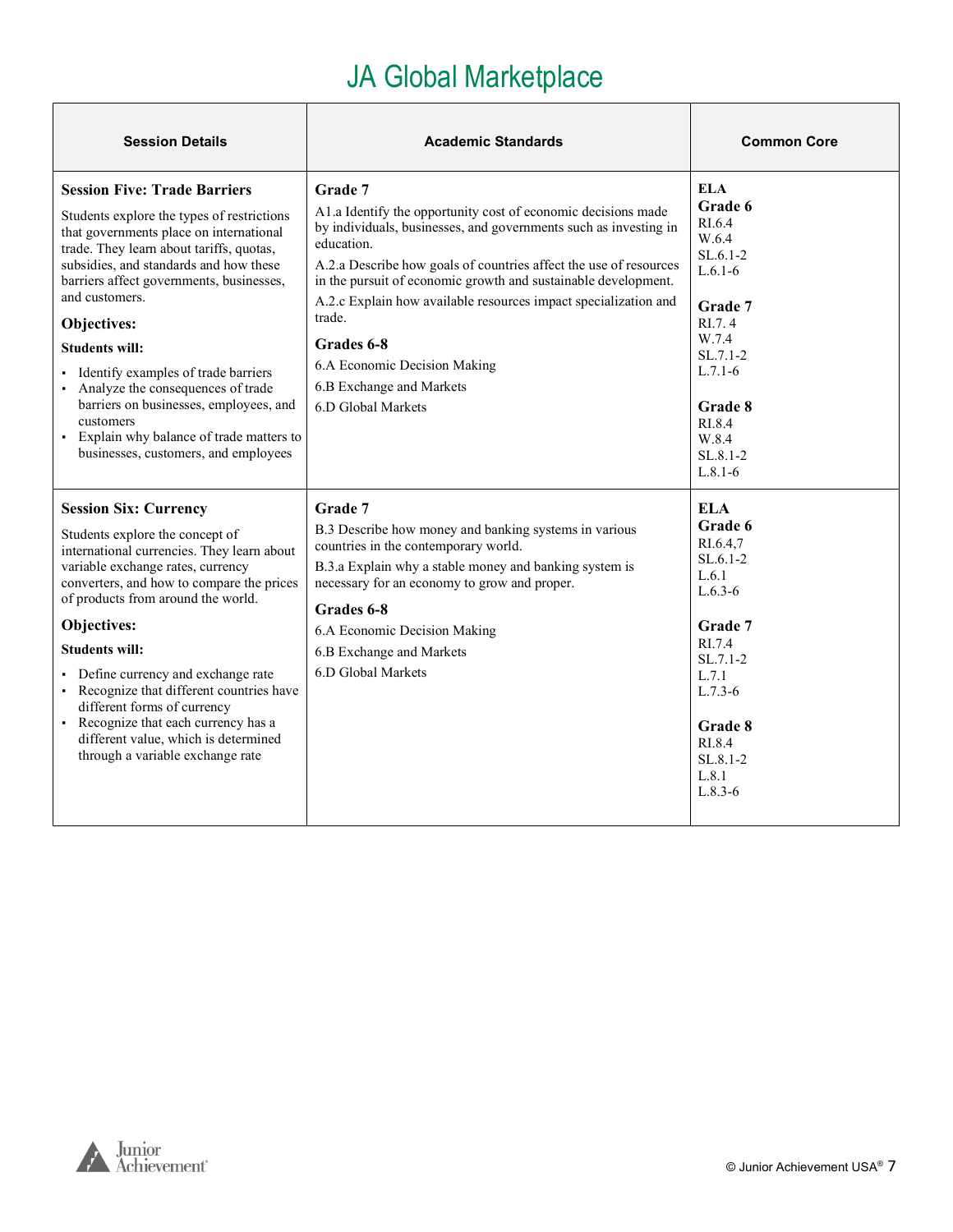| <b>Session Details</b>                                                                                                                                                                                                                                                                                                                                                                                                                                                                                                                                | <b>Academic Standards</b>                                                                                                                                                                                                                                  | <b>Common Core</b>                                                                                                                                                                                                         |
|-------------------------------------------------------------------------------------------------------------------------------------------------------------------------------------------------------------------------------------------------------------------------------------------------------------------------------------------------------------------------------------------------------------------------------------------------------------------------------------------------------------------------------------------------------|------------------------------------------------------------------------------------------------------------------------------------------------------------------------------------------------------------------------------------------------------------|----------------------------------------------------------------------------------------------------------------------------------------------------------------------------------------------------------------------------|
| <b>Session Seven: Global Workforce</b><br>Students take on the role of international<br>business owners reviewing the skills and<br>experience of potential employees.<br>Objectives:<br><b>Students will:</b><br>Describe how businesses can use<br>modern technology and communication<br>tools to locate highly qualified<br>employees at the most advantageous<br>wages<br>Express specific steps that would need<br>to be taken to obtain work in another<br>country<br>Recognize the value of a second<br>language for future job opportunities | Grade 7<br>A1.a Identify the opportunity cost of economic decisions made<br>by individuals, businesses, and governments such as investing in<br>education.<br>Grades 6-8<br>6.A Economic Decision Making<br>6.B Exchange and Markets<br>6.D Global Markets | Grade 6<br>RI.6.1<br>RL <sub>6.4</sub><br>RI.6.7<br>W.6.4<br>$SL.6.1-2$<br>SL.6.4<br>$L.6.1-6$<br>Grade 7<br>RI.7.1<br>RI.7.4<br>W.7.4<br>$SL.7.1-2$<br>$L.7.1-6$<br>Grade 8<br>RI.8.1,4<br>W.8.4<br>SL.8.1-2<br>$L.8.1-6$ |



 $\overline{\phantom{a}}$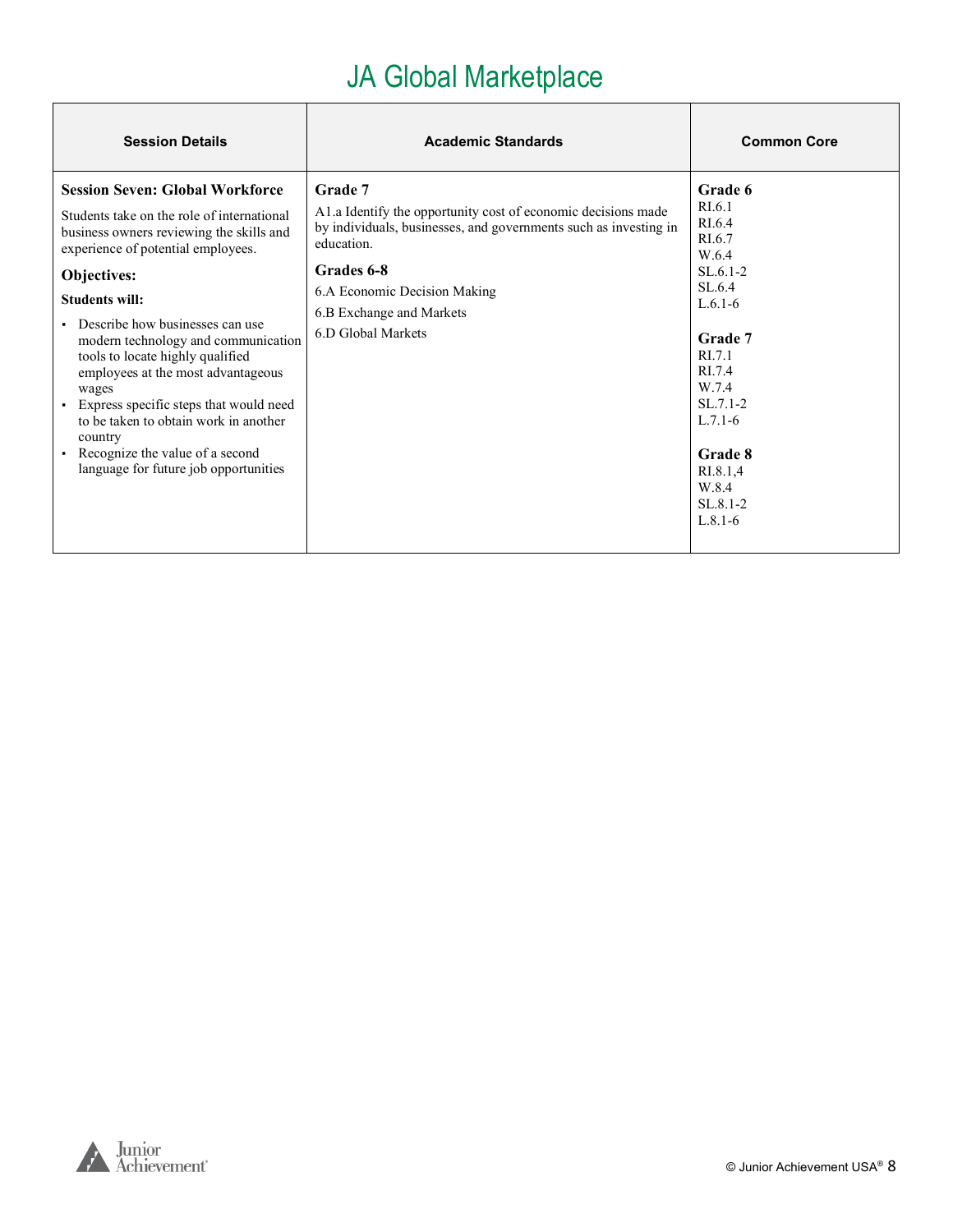#### JA It's My Business!

<span id="page-8-0"></span>

| <b>Session Details</b>                                                                                                                                                                                                                                                                                                                                                                                                                                                                                                                                                                            | <b>Academic Standards</b>                                                                                                                                                                                                                                        | <b>Common Core ELA</b>                                                                                                                                                                      |
|---------------------------------------------------------------------------------------------------------------------------------------------------------------------------------------------------------------------------------------------------------------------------------------------------------------------------------------------------------------------------------------------------------------------------------------------------------------------------------------------------------------------------------------------------------------------------------------------------|------------------------------------------------------------------------------------------------------------------------------------------------------------------------------------------------------------------------------------------------------------------|---------------------------------------------------------------------------------------------------------------------------------------------------------------------------------------------|
| <b>Session One: Entrepreneurs</b><br>Students learn about the relationship<br>between entrepreneurs, their businesses,<br>and the products and services they offer,<br>and then take an entrepreneurial<br>characteristics inventory to assess their<br>own entrepreneurial skills and interests.<br>Objectives:<br><b>Students will:</b><br>• Define entrepreneurship and social<br>entrepreneurship<br>• Describe the relationship between a<br>business and its products and service<br>• Identify entrepreneurial characteristics<br>and recognize them, in varying degrees, in<br>themselves | Grade 7<br>A1.a Identify the opportunity cost of economic decisions made<br>by individuals, businesses, and governments such as investing<br>in education.<br>Grades 6-8<br>6.A Economic Decision Making<br>6.B Exchange and Markets<br>6.C The National Economy | Grade 6<br>RI 6.4,7<br>$SL.6.1-2$<br>$L.6.1-6$<br>Grade 7<br>RI.7.4,7<br>$SL.7.1-2$<br>$L.7.1-6$<br>Grade 8<br>RI.8.4<br>$SL_8$ 1-2<br>$L.8.1 - 5$                                          |
| <b>Session Two: Market and Need</b><br>Students are introduced to young<br>entrepreneurs who have successfully met an<br>identified market need, and then created a<br>new product to meet the need. Students<br>work in groups to brainstorm current needs<br>within different product categories.<br>Objectives:<br><b>Students will:</b><br>• Define market and need<br>• Explain the importance of identifying<br>market and need when developing new<br>product or service ideas                                                                                                             | Grade 7<br>A1.a Identify the opportunity cost of economic decisions made<br>by individuals, businesses, and governments such as investing<br>in education.<br>Grades 6-8<br>6.A Economic Decision Making<br>6.B Exchange and Markets<br>6.C The National Economy | Grade 6<br>RI.6.1,4,7<br>$SL.6.1-2$<br>SL.64<br>$L.6.1-6$<br>Grade 7<br>RI. 7.1,4,7<br>$SL.7.1-2$<br>SL.7.4<br>$L.7.1-6$<br><b>Grade 8</b><br>RI.8.1,4<br>SL.8.1-2<br>SL.8.4<br>$L.8.1 - 5$ |

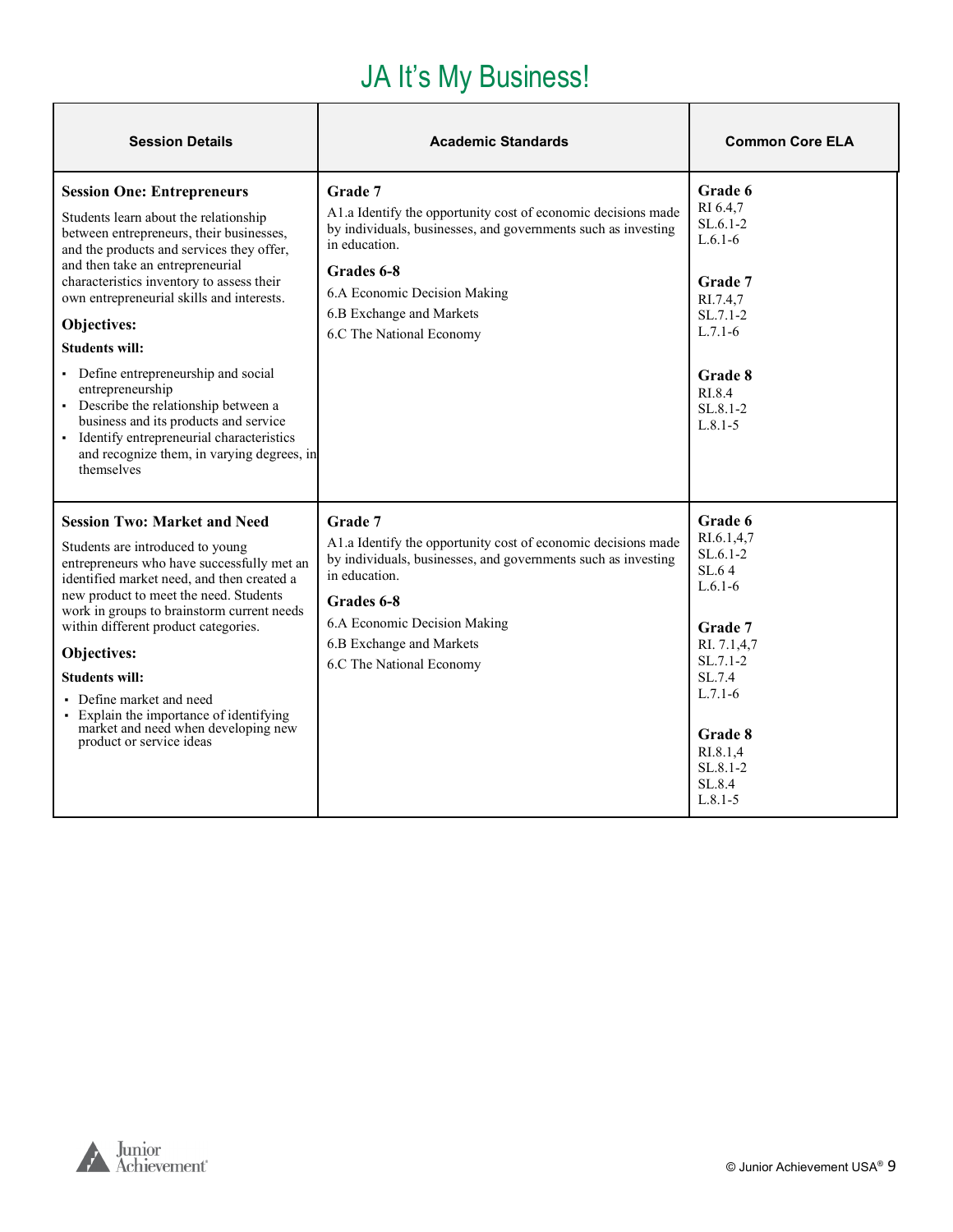#### JA It's My Business!

| <b>Session Details</b>                                                                                                                                                                                                                                                                                                                                                                                                                                                                                             | <b>Academic Standards</b>                                                                                                                                                                                                                                         | <b>Common Core ELA</b>                                                                                                                                                                                                              |
|--------------------------------------------------------------------------------------------------------------------------------------------------------------------------------------------------------------------------------------------------------------------------------------------------------------------------------------------------------------------------------------------------------------------------------------------------------------------------------------------------------------------|-------------------------------------------------------------------------------------------------------------------------------------------------------------------------------------------------------------------------------------------------------------------|-------------------------------------------------------------------------------------------------------------------------------------------------------------------------------------------------------------------------------------|
| <b>Session Three: Innovative Ideas</b><br>Students learn about innovative idea<br>generation and examine cutting-edge<br>products. Working in groups, students<br>brainstorm their own product ideas and use<br>graphic organizers to capture them.<br>Objectives:<br><b>Students will:</b><br>Explain innovation and recognize it as a<br>necessary entrepreneurial skill when<br>starting a business<br>• Participate in creative idea generation,<br>from brainstorming to defending and<br>selecting an idea   | Grade 7<br>A1.a Identify the opportunity cost of economic decisions made<br>by individuals, businesses, and governments such as investing<br>in education.<br>Grades 6-8<br>6.A Economic Decision Making<br>6.B Exchange and Markets<br>6.C The National Economy  | Grade 6<br>RI.6.1<br>RI. 6.4<br>RI.6.7<br>$SL.6.1-2$<br>$SL.4-5$<br>$L.6.1-6$<br>Grade 7<br>RI.7.1<br>RI.7.4<br>RI.7.7<br>$SL.7.1-2$<br>SL.7.4-5<br>$L.7.1-6$<br>Grade 8<br>RI.8.1<br>RI.8.4<br>SL.8.1-2<br>SL.8.4-5<br>$L.8.1 - 5$ |
| <b>Session Four: Testing the Market</b><br>Students learn about the importance of<br>obtaining market feedback about new<br>product ideas. They will examine various<br>survey question types and determine whether<br>questions yield useful product feedback, and<br>then practice developing survey questions in<br>groups.<br>Objectives:<br><b>Students will:</b><br>• Discuss the importance of market<br>research in the product development<br>process<br>• Describe multiple types of survey<br>questions | Grade 7<br>A 1.a Identify the opportunity cost of economic decisions made<br>by individuals, businesses, and governments such as investing<br>in education.<br>Grades 6-8<br>6.A Economic Decision Making<br>6.B Exchange and Markets<br>6.C The National Economy | Grade 6<br>RI.6.1<br>RI.6.4<br>RI.6.7<br>W.6.4<br>$SL.6.1-2$<br>$L.6.1-6$<br>Grade 7<br>RI.7.1<br>RI.7.4<br>RI.77<br>W.7.4<br>$SL.7.1-2$<br>$L.7.1-6$<br>Grade 8<br>RI. 8.4<br>W.8.4<br>SL.8.1-2<br>$L.8.1 - 5$                     |

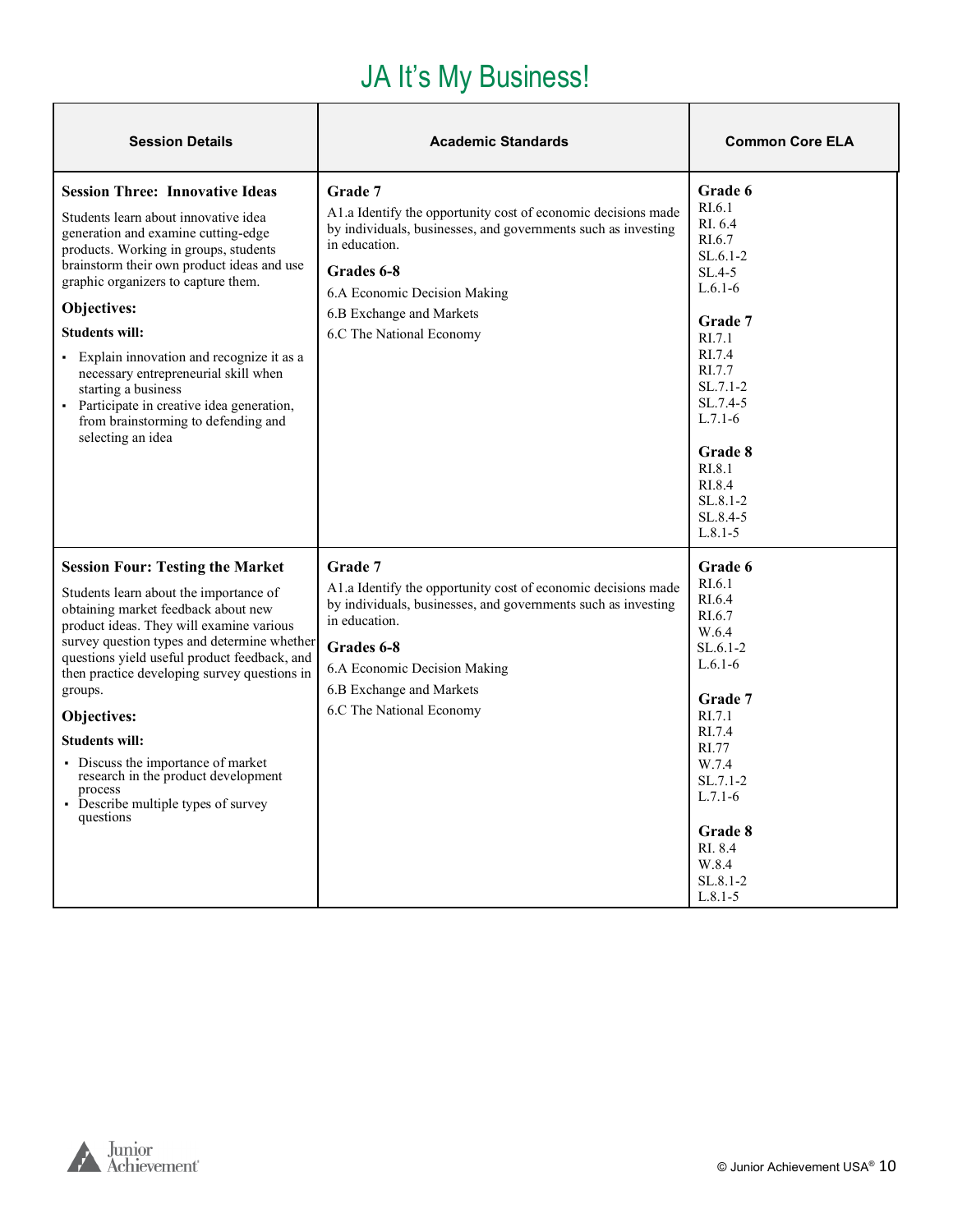#### JA It's My Business!

| <b>Session Details</b>                                                                                                                                                                                                                                                                                                                                                                                                                                                                            | <b>Academic Standards</b>                                                                                                                                                                                                                                        | <b>Common Core ELA</b>                                                                                                                                                                                                                       |
|---------------------------------------------------------------------------------------------------------------------------------------------------------------------------------------------------------------------------------------------------------------------------------------------------------------------------------------------------------------------------------------------------------------------------------------------------------------------------------------------------|------------------------------------------------------------------------------------------------------------------------------------------------------------------------------------------------------------------------------------------------------------------|----------------------------------------------------------------------------------------------------------------------------------------------------------------------------------------------------------------------------------------------|
| <b>Session Five: Design and Prototype</b><br>Students learn about product design and the<br>prototype process. Each student will create a<br>product sketch to show the features and<br>explain the purpose of his or her product.<br>Objectives:<br><b>Students will:</b><br>• Represent a product idea and its features<br>by using rough sketches and drawings<br>• Recognize sketches as an important first<br>step in the prototype process                                                  | Grade 7<br>A1.a Identify the opportunity cost of economic decisions made<br>by individuals, businesses, and governments such as investing<br>in education.<br>Grades 6-8<br>6.A Economic Decision Making<br>6.B Exchange and Markets<br>6.C The National Economy | Grade 6<br>RI.6.4<br>RI.6.7<br>W.6.4<br>$SL.6.1-2$<br>SL.6.4-5<br>$L.6.1-6$<br>Grade 7<br>RI.7.4<br>RI.7.7<br>W.7.4<br>$SL.7.1-2$<br>SL.7.4-5<br>$L.7.1-6$<br><b>Grade 8</b><br>RI. 8.4<br>W.8.4<br>$SL.8.1 - 2$<br>SL.8.4-5<br>$L. 8.1 - 5$ |
| <b>Session Six: Seek Funding</b><br>Students learn how to plan and deliver a<br>pitch presentation with the intent of<br>attracting potential investors. In a mock<br>competition, groups will pitch their product<br>idea to guest judge(s) who will award teams<br>with ceremonial startup funds.<br>Objectives:<br><b>Students will:</b><br>• Describe the elements that make a<br>strong pitch presentation<br>• Work together to create and deliver a<br>product pitch for potential funding | Grade 7<br>A1.a Identify the opportunity cost of economic decisions made<br>by individuals, businesses, and governments such as investing<br>in education.<br>Grades 6-8<br>6.A Economic Decision Making<br>6.B Exchange and Markets<br>6.C The National Economy | Grade 6<br>RI.6.4<br>RI.6.7<br>W.6.4<br>$SL.6.1-2$<br>$SL.6.4-5$<br>$L.6.1-4$<br>Grade 7<br>RI.7.4<br>RI.77<br>W.7.4<br>$SL.7.1-2$<br>SL.7.4-5<br>$L.7.1-4$<br>Grade 8<br>RI.8.4<br>W.8.4<br>SL.8.1-2<br>SL.8.4-5<br>$L.8.1 - 5$             |

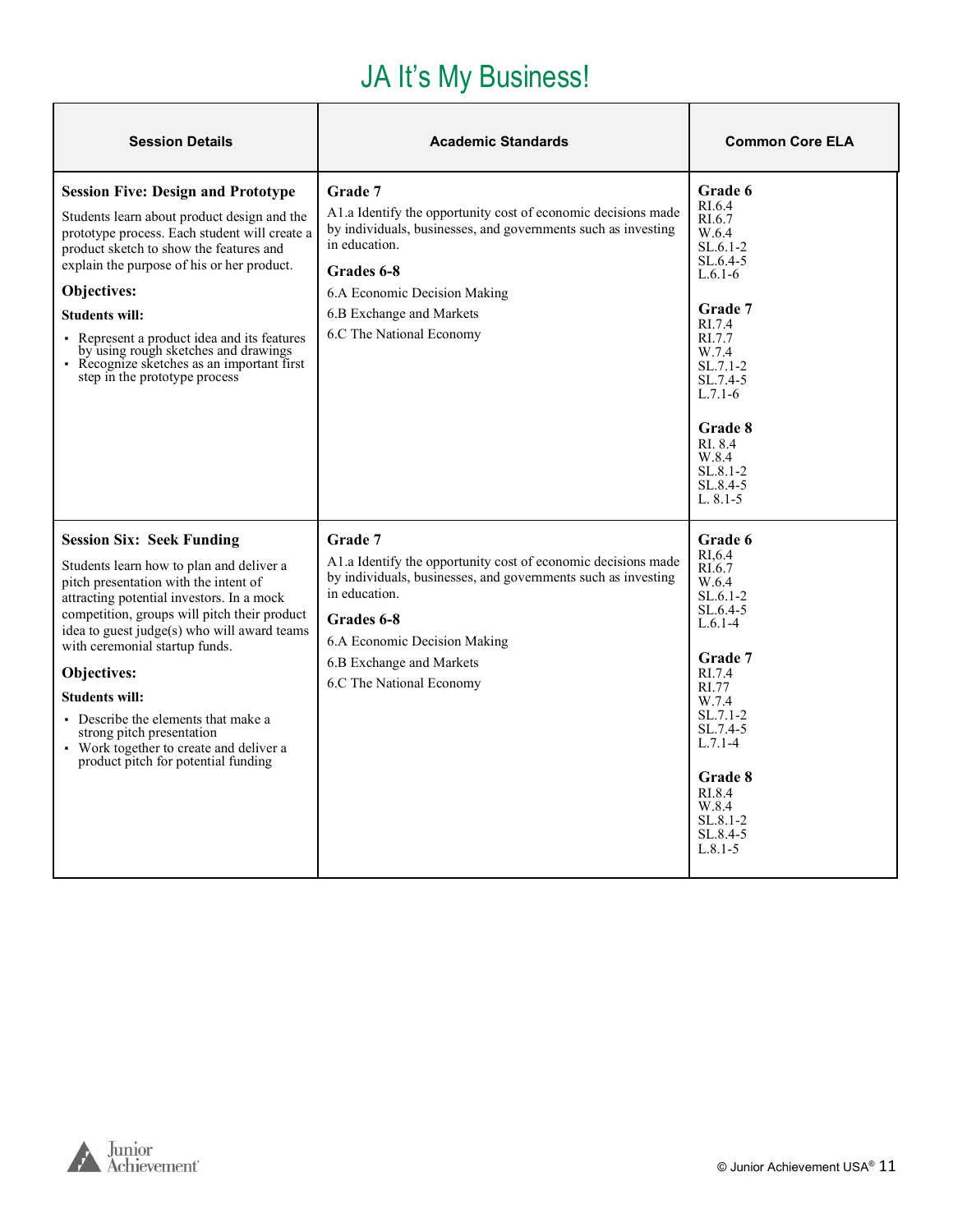# JA It's My Future

<span id="page-11-0"></span>

| <b>Session Details</b>                                                                                                                                                                                                                                                                                                                                                                                                                                                                                                                                                                                                                                                                                                           | <b>Academic Standards</b>                                                                                                                                                                                | <b>Common Core ELA</b>                                                                                                                                                                                                  |
|----------------------------------------------------------------------------------------------------------------------------------------------------------------------------------------------------------------------------------------------------------------------------------------------------------------------------------------------------------------------------------------------------------------------------------------------------------------------------------------------------------------------------------------------------------------------------------------------------------------------------------------------------------------------------------------------------------------------------------|----------------------------------------------------------------------------------------------------------------------------------------------------------------------------------------------------------|-------------------------------------------------------------------------------------------------------------------------------------------------------------------------------------------------------------------------|
| <b>Session One: My Brand</b><br>Students learn that they have their own personal<br>brand and that the brand they build today will<br>reflect on them in the future. They examine<br>well-known logos to learn how individuals and<br>companies create their brands and build their<br>reputations. They assess their personal<br>characteristics to define their own brands and<br>then develop logos to represent themselves.<br><b>Objectives:</b><br><b>Students will:</b><br>• Describe the elements of a brand<br>Recognize the ability of personal branding<br>to build a positive reputation, for their<br>personal life as well as for their future<br>career<br>• Design a logo that expresses their personal<br>brand | Grade 7<br>A1.a Identify the opportunity cost of economic decisions made by<br>individuals, businesses, and governments such as investing in<br>education.<br>Grades 6-8<br>6.A Economic Decision Making | Grade 6<br>RI.6.4<br>RI.6.7<br>$SL.6.1-2$<br>$SL.6.4-5$<br>$L.6.1-6$<br>Grade 7<br>RI.7.4<br>$SL.7.1-2$<br>SL.7.4-5<br>$L.7.1-6$<br>Grade 8<br>RI. 8.4<br>SL.8.1-2<br>SL.8.4-5<br>$L.8.1-6$                             |
| <b>Session Two: Career Paths and Clusters</b><br>Students are introduced to the 16 career clusters<br>and the pathways through them. They take a<br>career interest survey and learn about potential<br>jobs within their preferred clusters. They then<br>share job information with other members of<br>the class and discuss the importance of all jobs<br>within a community.<br>Objectives:<br><b>Students will:</b><br>• Define careers cluster.<br>• Identify jobs in specific career clusters to<br>explore further<br>• Recognize the interconnectivity and value<br>of all types of jobs                                                                                                                               | Grade 7<br>A1.a Identify the opportunity cost of economic decisions made by<br>individuals, businesses, and governments such as investing in<br>education.<br>Grades 6-8<br>6.A Economic Decision Making | <b>Grade 6</b><br>RI.6.1,4,7<br>$SL.6.1-2$<br>$SL.6.4-5$<br>$L.6.1-6$<br><b>Grade</b> 7<br>RI.7.1,4<br>$SL.7.1-2$<br>SL.7.4<br>$L.7.1-6$<br><b>Grade 8</b><br>RI.8.1<br>RI.8.4<br>$SL.8.1 - 2$<br>SL.8.4<br>$L.8.1 - 6$ |
| <b>Session Three: High-Growth Careers</b><br>Students learn about the importance of being<br>aware of which fields are growing and which<br>are declining when making decisions about<br>their own careers. They play a game that<br>introduces information about high-growth job<br>fields.<br>Objectives:<br><b>Students will:</b><br>• Identify specific careers that are forecast to<br>have high-growth rates<br>• Consider a variety of factors when<br>selecting a career                                                                                                                                                                                                                                                 | Grade 7<br>A1.a Identify the opportunity cost of economic decisions made by<br>individuals, businesses, and governments such as investing in<br>education.<br>Grades 6-8<br>6.A Economic Decision Making | Grade 6<br>RI.6.1,4,7<br>$SL.6.1-2$<br>$L.6.1-6$<br>Grade 7<br>RI.7.1,4<br>$SL.7.1-2$<br>$L.7.1-6$<br>Grade 8<br>RI.8.1.4<br>SL.8.1-2<br>L.8.1, 3, 4                                                                    |

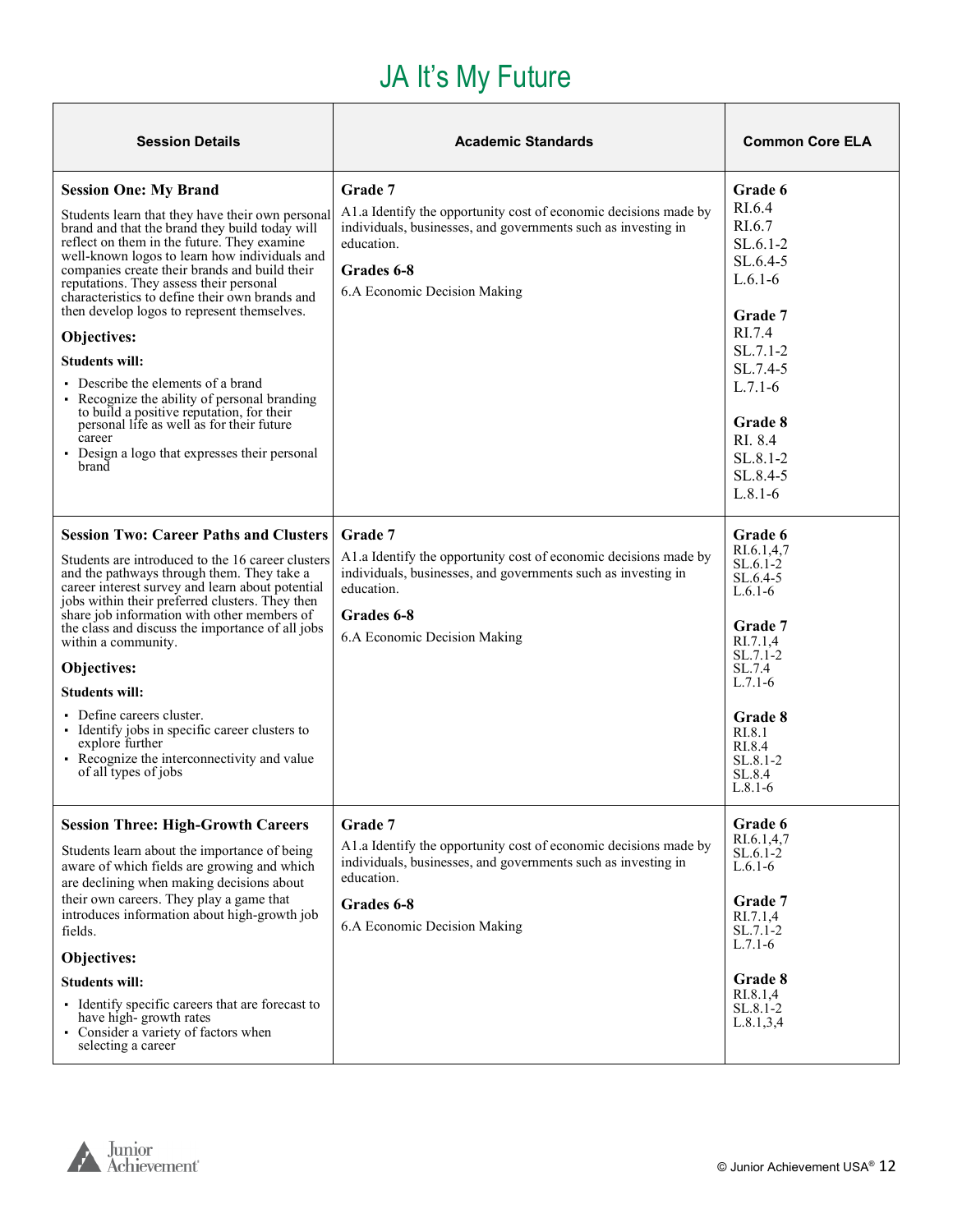# JA It's My Future

| <b>Session Details</b>                                                                                                                                                                                                                                                                                                                                                                                                                                                                                                                                                                                                                                                                                                                                                                                                                                                           | <b>Academic Standards</b>                                                                                                                                                                                | <b>Common Core ELA</b>                                                                                                                                                                                                               |
|----------------------------------------------------------------------------------------------------------------------------------------------------------------------------------------------------------------------------------------------------------------------------------------------------------------------------------------------------------------------------------------------------------------------------------------------------------------------------------------------------------------------------------------------------------------------------------------------------------------------------------------------------------------------------------------------------------------------------------------------------------------------------------------------------------------------------------------------------------------------------------|----------------------------------------------------------------------------------------------------------------------------------------------------------------------------------------------------------|--------------------------------------------------------------------------------------------------------------------------------------------------------------------------------------------------------------------------------------|
| <b>Session Four: Career Mapping</b><br>Students learn how early experiences can<br>build transferable skills that contribute to<br>future job success. Students look at the lives<br>of celebrities and their paths to success,<br>focusing on early experiences. They learn<br>about career maps by examining a sample<br>and then creating their own.<br>Objectives:<br><b>Students will:</b><br>• Identify jobs in specific career clusters that<br>they would like to explore further<br>• Plan significant milestones they need to<br>reach to earn a particular job                                                                                                                                                                                                                                                                                                        | Grade 7<br>A1.a Identify the opportunity cost of economic decisions made by<br>individuals, businesses, and governments such as investing in<br>education.<br>Grades 6-8<br>6.A Economic Decision Making | <b>Grade 6</b><br>RI.6.4<br>RI.6.7<br>W.6.4<br>$SL.6.1-2$<br>$SL.6.4-5$<br>$L.6.1 - 6$<br>Grade 7<br>RI.7.4<br>W.7.4<br>$SL.7.1-2$<br>$SL.7.4-5$<br>$L.7.1-6$<br>Grade 8<br>RI.8.4<br>W.8.4<br>$SL.8.1 - 2$<br>$SL.4-5$<br>$L.8.1-6$ |
| <b>Session Five: On the Hunt</b><br>Students are introduced to the basics of looking<br>for and applying and interviewing for a job.<br>They play a game in which they must identify<br>two truths and a myth about the job search<br>process. They also learn the fundamentals of<br>creating a resume and engage in simulation in<br>which they identify appropriate skills for<br>various jobs and decide upon the right section<br>of a resume to highlight those skills.<br>Objectives:<br><b>Students will:</b><br>Recognize basic job-hunting techniques,<br>including looking for a job, applying,<br>interviewing, and listing references<br>• Recognize the importance of personal<br>presentation and making a good<br>impression, on paper and in person.<br>• Recognize the basic construction of a<br>resume and skills that should be<br>highlighted on a resume. | Grade 7<br>A1.a Identify the opportunity cost of economic decisions made by<br>individuals, businesses, and governments such as investing in<br>education.<br>Grades 6-8<br>6.A Economic Decision Making | Grade 6<br>RI.6.1<br>RI.6.4<br>RI.6.7<br>$SL.6.1-2$<br>SL.4<br>$L.6.1-6$<br>Grade 7<br>RI.7.1<br>RI. 7.4<br>$SL.7.1-2$<br>SL.7.4<br>$L.7.1-4$<br>Grade 8<br>RI.8.1<br>RI.8.4<br>$SL.8.1 - 2$<br>SL.8.4<br>$L.8.1 - 4$                |

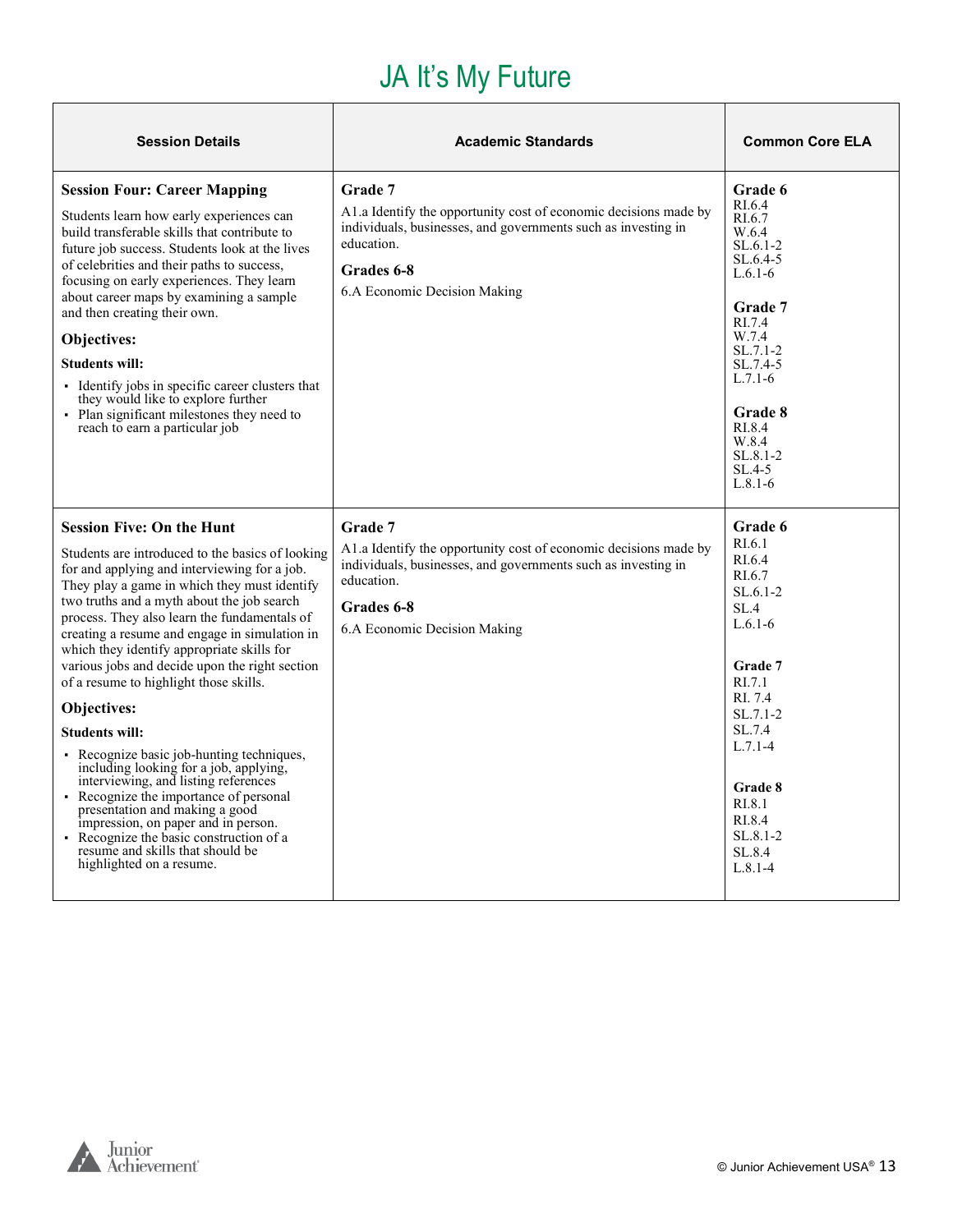# JA It's My Future

| <b>Session Details</b>                                                                                                                                                                                                                                                                                                                                                                                            | <b>Academic Standards</b>                                                                                                                                                                                | <b>Common Core ELA</b>                                                                                                   |
|-------------------------------------------------------------------------------------------------------------------------------------------------------------------------------------------------------------------------------------------------------------------------------------------------------------------------------------------------------------------------------------------------------------------|----------------------------------------------------------------------------------------------------------------------------------------------------------------------------------------------------------|--------------------------------------------------------------------------------------------------------------------------|
| <b>Session Six: Soft Skills</b><br>Students learn about the differences between<br>technical and soft skills and why both are<br>essential for keeping a job. Students will also<br>complete a soft skills self-evaluation to<br>determine which skills they already have and<br>which they can work toward. Finally, they will<br>role-play situations that require strong soft<br>skills.<br><b>Objectives:</b> | Grade 7<br>A1.a Identify the opportunity cost of economic decisions made by<br>individuals, businesses, and governments such as investing in<br>education.<br>Grades 6-8<br>6.A Economic Decision Making | Grade 6<br>RI.6.4,7<br>$SL.6.1-2$<br>$SL.6.4-5$<br>$L.6.1-6$<br>Grade 7<br>RI.7.4<br>$SL.7.1-2$<br>SL.7.4-5<br>$L.7.1-6$ |
| <b>Students will:</b><br>• Define and differentiate between technical<br>skills and soft skills<br>Identify specific soft skills they already<br>possess and those they need to improve                                                                                                                                                                                                                           |                                                                                                                                                                                                          | Grade 8<br>RI.8.4<br>$SL.8.1 - 2$<br>SL.8.4-5<br>$L.8.1-6$                                                               |

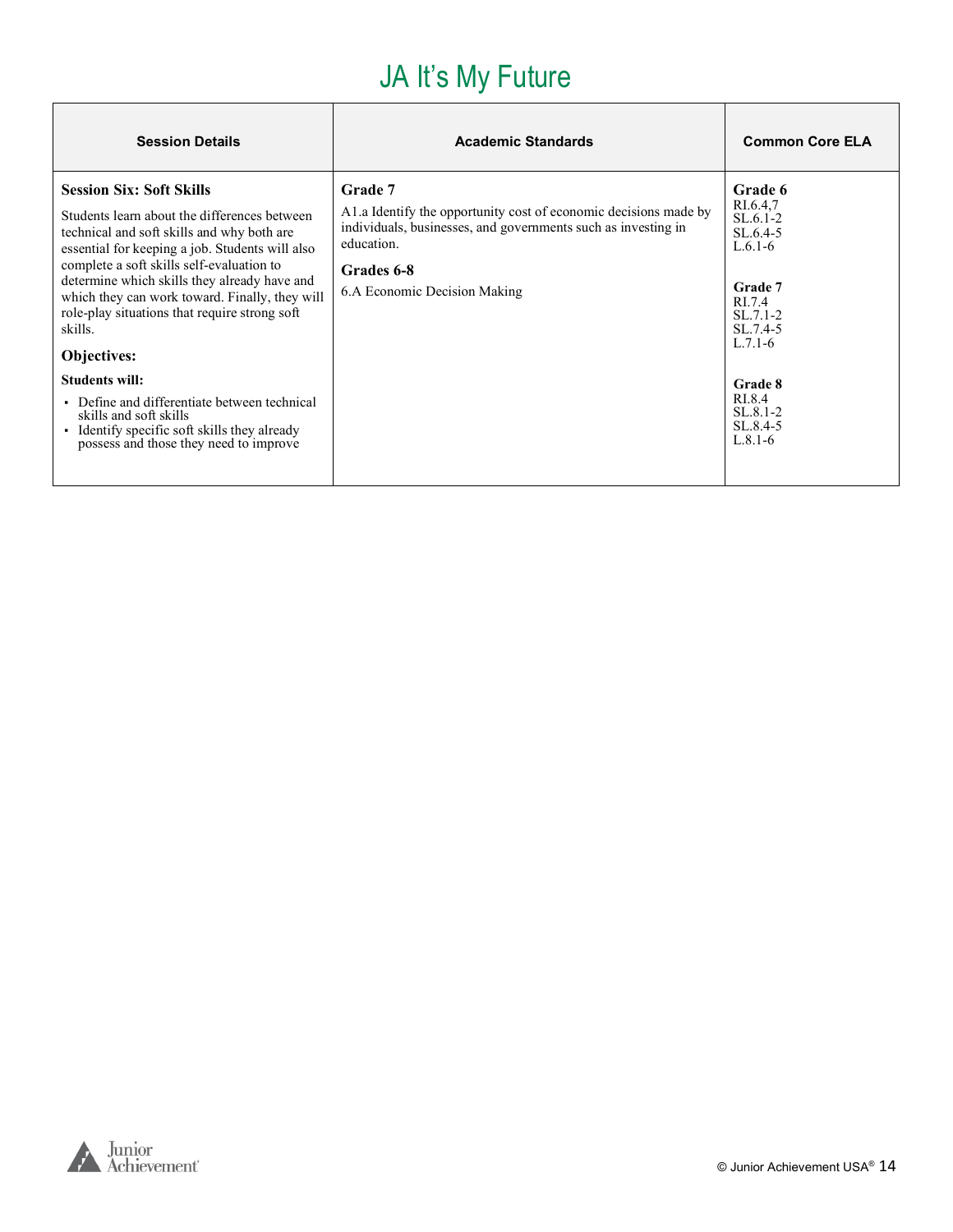#### JA Inspire

| <b>Session Descriptions</b>                                                                                                                                                                                                                                                                                                                                                                                                                                                                                                                                                                                                                                                                                                                   | <b>Academic Standards</b>                                                                                                                                                                                | <b>Common Core ELA</b>                                                                                                                                                                                          |
|-----------------------------------------------------------------------------------------------------------------------------------------------------------------------------------------------------------------------------------------------------------------------------------------------------------------------------------------------------------------------------------------------------------------------------------------------------------------------------------------------------------------------------------------------------------------------------------------------------------------------------------------------------------------------------------------------------------------------------------------------|----------------------------------------------------------------------------------------------------------------------------------------------------------------------------------------------------------|-----------------------------------------------------------------------------------------------------------------------------------------------------------------------------------------------------------------|
| <b>Session One: Career Planning Starts</b><br>with You<br>Through close examination of specific skills<br>and career clusters, students learn the key<br>factors to investigate career planning, skills,<br>interests, work priorities, and job outlooks.<br>Objectives:<br><b>Students will:</b><br>• Recognize career clusters that match<br>their skills and interests.<br>• Assess their soft skills and identify need<br>for improvement.<br>• Identify industries and jobs that offer<br>opportunities.                                                                                                                                                                                                                                 | Grade 7<br>A1.a Identify the opportunity cost of economic decisions<br>made by individuals, businesses, and governments such as<br>investing in education.<br>Grades 6-8<br>6.A Economic Decision Making | <b>Reading for Informational Text</b><br>RI <sub>1</sub><br>RI4<br>RI <sub>7</sub><br><b>Speaking and Listening</b><br>SL <sub>1</sub><br>SL <sub>2</sub><br>Language<br>L <sub>3</sub><br>L <sub>4</sub><br>L6 |
| <b>Session Two: Making the Most of JA</b><br>Inspire<br>In this session, students refine a plan for the<br>event. If possible, encourage students to<br>spend additional time outside of class<br>researching the participating companies.<br>Objectives:<br><b>Students will:</b><br>• Identify companies that they want to<br>learn more about at the JA Inspire event.<br>Three is a good number.<br>• Prepare questions that they want to ask<br>and practice asking them.<br>• Create an elevator pitch—a statement<br>that explains why they are interested in a<br>company or a job and what they have to<br>offer and helps to connect them with the<br>company volunteers.<br>• Express their expectations of the<br>upcoming event. | Grade 7<br>A1.a Identify the opportunity cost of economic decisions<br>made by individuals, businesses, and governments such as<br>investing in education.<br>Grades 6-8<br>6.A Economic Decision Making | <b>Speaking and Listening</b><br>SL <sub>1</sub><br>SL <sub>2</sub><br>Writing<br>W 4<br>W 7<br>W 8<br>Language<br>L <sub>3</sub><br>L <sub>4</sub><br>L <sub>6</sub>                                           |
| <b>Session Three: JA Inspire Event</b><br>During the JA Inspire expo, students<br>participate in hands-on activities, often using<br>equipment or tools used on a job.<br>Objectives:<br><b>Students will:</b><br>• Make connections with adults who have<br>jobs in careers that interest them.<br>• See the connection between high school<br>programming choices and careers.<br>• Collect information about the education<br>required to be successful in a job.<br>• Practice soft skills.                                                                                                                                                                                                                                               | Grade 7<br>A1.a Identify the opportunity cost of economic decisions<br>made by individuals, businesses, and governments such as<br>investing in education.<br>Grades 6-8<br>6.A Economic Decision Making | <b>Reading for Informational Text</b><br>RI 1<br>RI4<br>RI7<br><b>Speaking and Listening</b><br>SL 1<br>SL <sub>2</sub><br>Language<br>L <sub>3</sub><br>L <sub>4</sub><br>L6                                   |

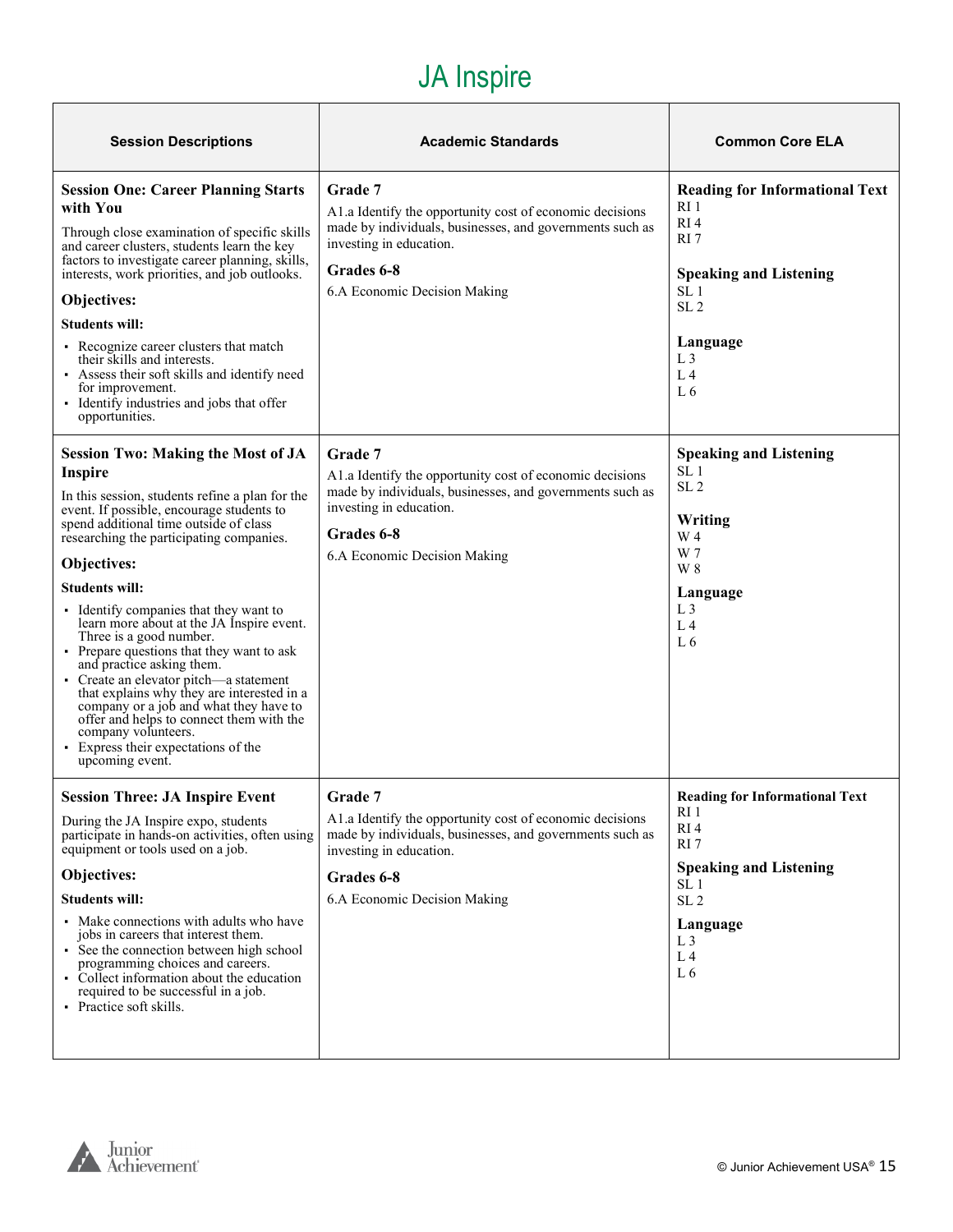#### JA Inspire

| <b>Session Descriptions</b>                                                                                                                                                                                                                                                                                                                                                                                                                                                                                                                                    | <b>Academic Standards</b>                                                                                                                                                                                 | <b>Common Core ELA</b>                                                                                                                                                                                                     |
|----------------------------------------------------------------------------------------------------------------------------------------------------------------------------------------------------------------------------------------------------------------------------------------------------------------------------------------------------------------------------------------------------------------------------------------------------------------------------------------------------------------------------------------------------------------|-----------------------------------------------------------------------------------------------------------------------------------------------------------------------------------------------------------|----------------------------------------------------------------------------------------------------------------------------------------------------------------------------------------------------------------------------|
| <b>Session Four: Debrief and Next Steps</b><br>Students reflect on what they have learned<br>and identify next steps to further define<br>their academic choices and career path.<br>They also compose a thank you note to a<br>chosen company.<br>Objectives:<br><b>Students will:</b><br>• Evaluate personal goals and priorities<br>based on their experience at the JA<br>Inspire event.<br>· Identify next steps, including exploration<br>of high school coursework and other<br>research.<br>• Understand relevant business<br>communication practices. | Grade 7<br>A l.a Identify the opportunity cost of economic decisions<br>made by individuals, businesses, and governments such as<br>investing in education.<br>Grades 6-8<br>6.A Economic Decision Making | <b>Reading for Informational Text</b><br>RI 1<br>RI <sub>4</sub><br>RI 7<br><b>Speaking and Listening</b><br>SL <sub>1</sub><br>SL <sub>2</sub><br>Writing<br>W 3<br>W 4<br>W 5<br>Language<br>L <sub>3</sub><br>L4<br>L 6 |



٦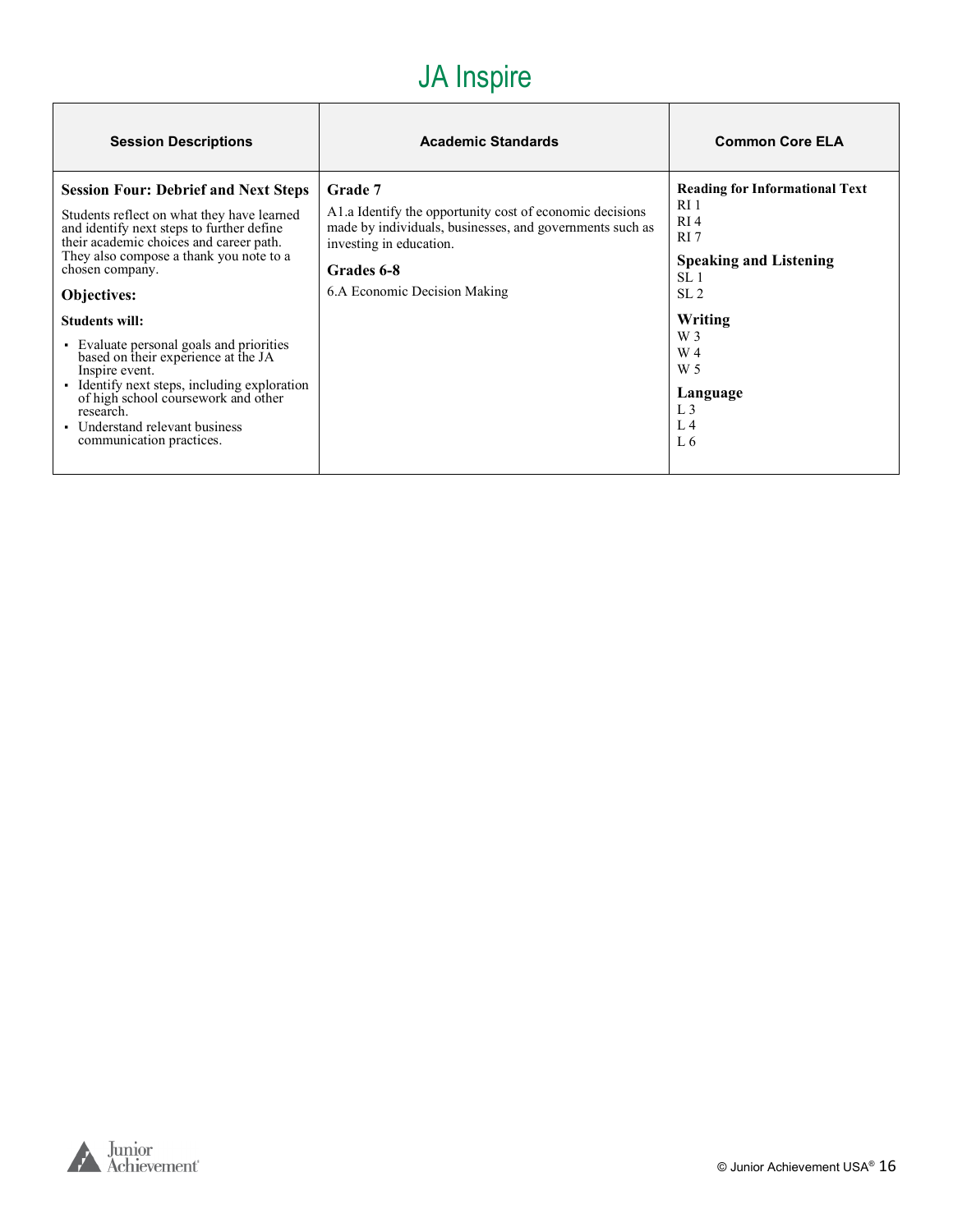# JA Career Exploration Fair

Τ

<span id="page-16-0"></span>

| <b>Session Descriptions</b>                                                                                                                                                                                                                                                                                                                                                                                                                                                              | <b>Academic Standards</b>                                                                                                                                                                                       | <b>Common Core ELA</b>                                                                                                                                                                                                                                                                        |
|------------------------------------------------------------------------------------------------------------------------------------------------------------------------------------------------------------------------------------------------------------------------------------------------------------------------------------------------------------------------------------------------------------------------------------------------------------------------------------------|-----------------------------------------------------------------------------------------------------------------------------------------------------------------------------------------------------------------|-----------------------------------------------------------------------------------------------------------------------------------------------------------------------------------------------------------------------------------------------------------------------------------------------|
| <b>Pre-Fair Session: What Sets You</b><br>Apart?<br>Students reflect on their abilities, interests,<br>and values as they consider future career<br>choices.<br>Objectives:<br><b>Students will:</b><br>• Define careers.<br>Differentiate between abilities (skills) and<br>values.<br>• Identify their personal characteristics.                                                                                                                                                       | <b>Grade</b> 7<br>A1.a Identify the opportunity cost of economic decisions made by<br>individuals, businesses, and governments such as investing in<br>education.<br>Grades 6-8<br>6.A Economic Decision Making | <b>Reading for Informational</b><br>Text<br>RI <sub>4</sub><br>RI 7<br><b>Speaking and Listening</b><br>SL 1<br>SL <sub>2</sub><br>Language<br>L <sub>3</sub><br>L <sub>4</sub><br>L <sub>6</sub>                                                                                             |
| The Day of the Fair<br>Students will visit seven speakers from the<br>community who will give brief presentations<br>about their jobs, allowing time for students to<br>ask questions.<br>Objectives:<br><b>Students will:</b><br>• Complete one pre-fair activity (teacher-<br>led) (optional).<br>• Express how jobs require specific<br>interests and skills.<br>• Complete one post-fair activity (teacher-<br>led) (optional).<br>• Complete a student evaluation, if<br>requested. | Grade 7<br>A1.a Identify the opportunity cost of economic decisions made by<br>individuals, businesses, and governments such as investing in<br>education.<br>Grades 6-8<br>6.A Economic Decision Making        | <b>Reading for Informational</b><br><b>Text</b><br>RI <sub>4</sub><br>RI <sub>7</sub><br><b>Speaking and Listening</b><br>SL <sub>1</sub><br>SL <sub>2</sub><br>Writing<br>W 4<br>W 7<br>Language<br>L <sub>3</sub><br>L <sub>4</sub><br>L <sub>6</sub>                                       |
| <b>Post-Fair Session</b><br>Students reflect on their JA Career<br>Exploration Fair experiences.<br>Objectives:<br><b>Students will:</b><br>• Identify a future career goal.<br>• Create a personal action plan.                                                                                                                                                                                                                                                                         | Grade 7<br>A1.a Identify the opportunity cost of economic decisions made by<br>individuals, businesses, and governments such as investing in<br>education.<br>Grades 6-8<br>6.A Economic Decision Making        | <b>Reading for Informational</b><br><b>Text</b><br>RI <sub>2</sub><br>RI <sub>4</sub><br>RI <sub>5</sub><br>RI <sub>7</sub><br><b>Speaking and Listening</b><br>SL <sub>1</sub><br>SL <sub>2</sub><br>Writing<br>W 4<br>W 7<br>Language<br>L <sub>3</sub><br>L <sub>4</sub><br>L <sub>6</sub> |



٦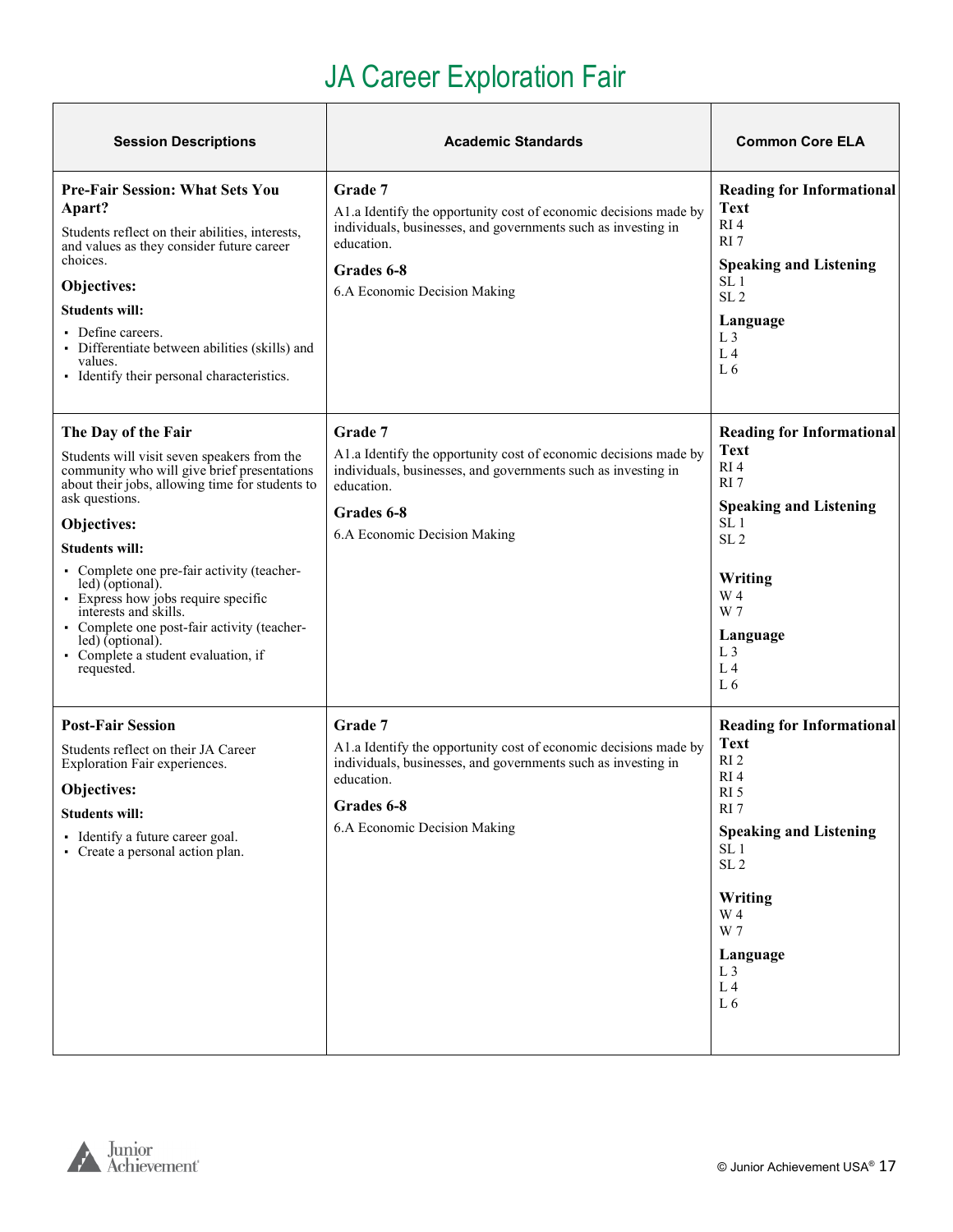# JA Career Speaker Series

<span id="page-17-0"></span>

| <b>Session Descriptions</b>                                                                                                                                                                                                                                                                                             | <b>Academic Standards</b>                                                                                                                                                                                | <b>Common Core ELA</b>                                                                                                                                                                                                                  |
|-------------------------------------------------------------------------------------------------------------------------------------------------------------------------------------------------------------------------------------------------------------------------------------------------------------------------|----------------------------------------------------------------------------------------------------------------------------------------------------------------------------------------------------------|-----------------------------------------------------------------------------------------------------------------------------------------------------------------------------------------------------------------------------------------|
| <b>Session One: Before the Event</b><br>Students research the visiting<br>career speaker and his or her<br>company, and prepare questions<br>for the speaker event.<br>Objectives:<br><b>Students will:</b><br>• Identify skills and interests.<br>Recognize Career Clusters<br>• Recall future high-demand occupations | Grade 7<br>A1.a Identify the opportunity cost of economic decisions made by<br>individuals, businesses, and governments such as investing in<br>education.<br>Grades 6-8<br>6.A Economic Decision Making | <b>Reading for</b><br><b>Informational Text</b><br>RI 1<br>RI4<br>RI <sub>7</sub><br><b>Speaking and Listening</b><br>SL <sub>1</sub><br>SL <sub>2</sub><br>Writing<br>W 4<br>W 7<br>Language<br>L <sub>3</sub><br>L <sub>4</sub><br>L6 |
| <b>Session Two: During the Event</b><br>Students learn about the guest<br>speaker's job experiences and<br>stories, ask questions, and take<br>notes.<br>Objectives:<br><b>Students will:</b><br>• Practice active listening skills.<br>· Equate job responsibilities with skills and<br>interests                      | Grade 7<br>A1.a Identify the opportunity cost of economic decisions made by<br>individuals, businesses, and governments such as investing in<br>education.<br>Grades 6-8<br>6.A Economic Decision Making | <b>Speaking and Listening</b><br>SL <sub>1</sub><br>SL <sub>2</sub><br>Writing<br>W 4<br>W 7<br>Language<br>L <sub>3</sub><br>L <sub>4</sub><br>L6                                                                                      |
| <b>Session Three: After the Event</b><br>Students reflect on what they learned<br>during their preparation and the speaker<br>event.<br>Objectives:<br><b>Students will:</b><br>• Recognize Career Clusters                                                                                                             | Grade 7<br>A1.a Identify the opportunity cost of economic decisions made by<br>individuals, businesses, and governments such as investing in<br>education.<br>Grades 6-8<br>6.A Economic Decision Making | <b>Speaking and Listening</b><br>SL <sub>1</sub><br>SL <sub>2</sub><br>Writing<br>W 2<br>W 4<br>W 7<br>Language<br>L <sub>3</sub><br>$\;$ L 4 $\;$<br>$\;$ L $\;$ 6                                                                     |

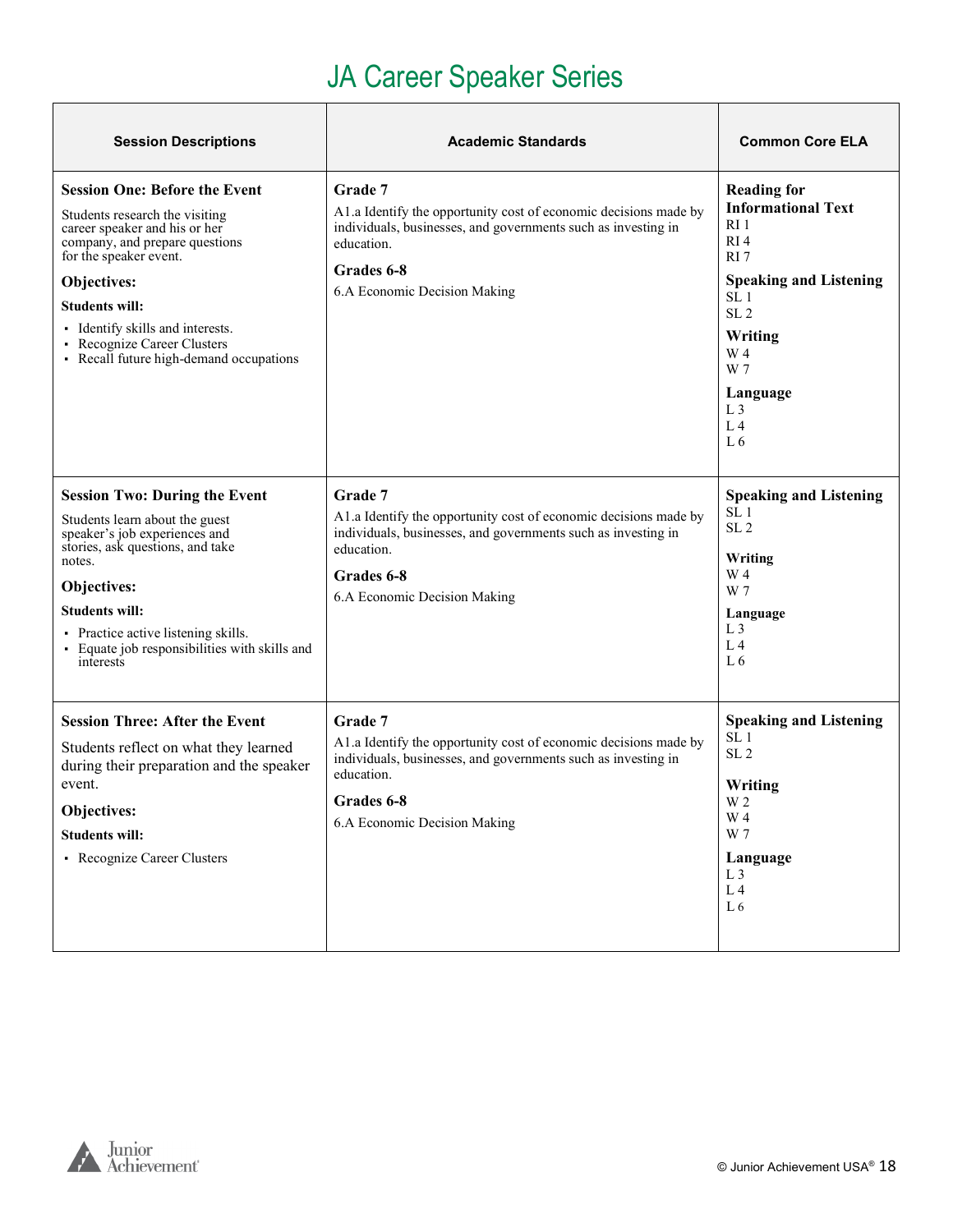#### JA Excellence through Ethics

| <b>Session Descriptions</b>                                                                                                                                                                                                                                                                                                                                                                                                                                                                                                                                                                                                                                                    | <b>Academic Standards</b>                                                                                                                                                                                | <b>Common Core ELA</b>                                                                                                                                                                                                                                                            |
|--------------------------------------------------------------------------------------------------------------------------------------------------------------------------------------------------------------------------------------------------------------------------------------------------------------------------------------------------------------------------------------------------------------------------------------------------------------------------------------------------------------------------------------------------------------------------------------------------------------------------------------------------------------------------------|----------------------------------------------------------------------------------------------------------------------------------------------------------------------------------------------------------|-----------------------------------------------------------------------------------------------------------------------------------------------------------------------------------------------------------------------------------------------------------------------------------|
| Day of the Visit<br>Students are introduced to the concept of ethics,<br>participate in a demonstration of why ethics are<br>important to discuss, examine their core values,<br>and explore how we are all interdependent on the<br>choices we each make.<br>Objectives:<br><b>Students will:</b><br>• Define ethics, ethical dilemma, values, core<br>values, and interdependence.<br>• Articulate how one's core values affects one's<br>choices.<br>• Articulate and identify the steps necessary to<br>make ethical decisions.<br>• Recognize that individual ethics affect the<br>greater community.                                                                     | Grade 7<br>A1.a Identify the opportunity cost of economic decisions made<br>by individuals, businesses, and governments such as investing in<br>education.<br>Grades 6-8<br>6.A Economic Decision Making | <b>Reading for</b><br><b>Informational Text</b><br>R11<br>RI4<br>RI <sub>7</sub><br><b>Speaking and Listening</b><br>SL <sub>1</sub><br>SL <sub>2</sub><br>SL <sub>3</sub><br>SL <sub>4</sub><br>Writing<br>W 4<br>Language<br>L <sub>3</sub><br>L <sub>4</sub><br>L <sub>6</sub> |
| <b>Reflection Activity</b><br>Students will reflect and discuss what they've<br>learning after interacting with the volunteer, a<br>local business professional who articulated how<br>and why professionals make ethical choices and<br>decisions regarding relationships, the work<br>environment, and life.<br>Objectives:<br><b>Students will:</b><br>• Apply key terms and concepts used in the<br>volunteer-led activities.<br>Use intentional, ethical decision-making<br>skills to consider outcomes and consequences<br>of choices.<br>• Self-examine to develop a personal awareness<br>of values to begin to see the connection<br>between their words and actions. | Grade 7<br>A1.a Identify the opportunity cost of economic decisions made<br>by individuals, businesses, and governments such as investing in<br>education.<br>Grades 6-8<br>6.A Economic Decision Making | <b>Speaking and Listening</b><br>SL 1<br>SL <sub>2</sub><br>SL <sub>3</sub><br>Language<br>$L_{\rm 3}$<br>L <sub>4</sub><br>L6                                                                                                                                                    |



٦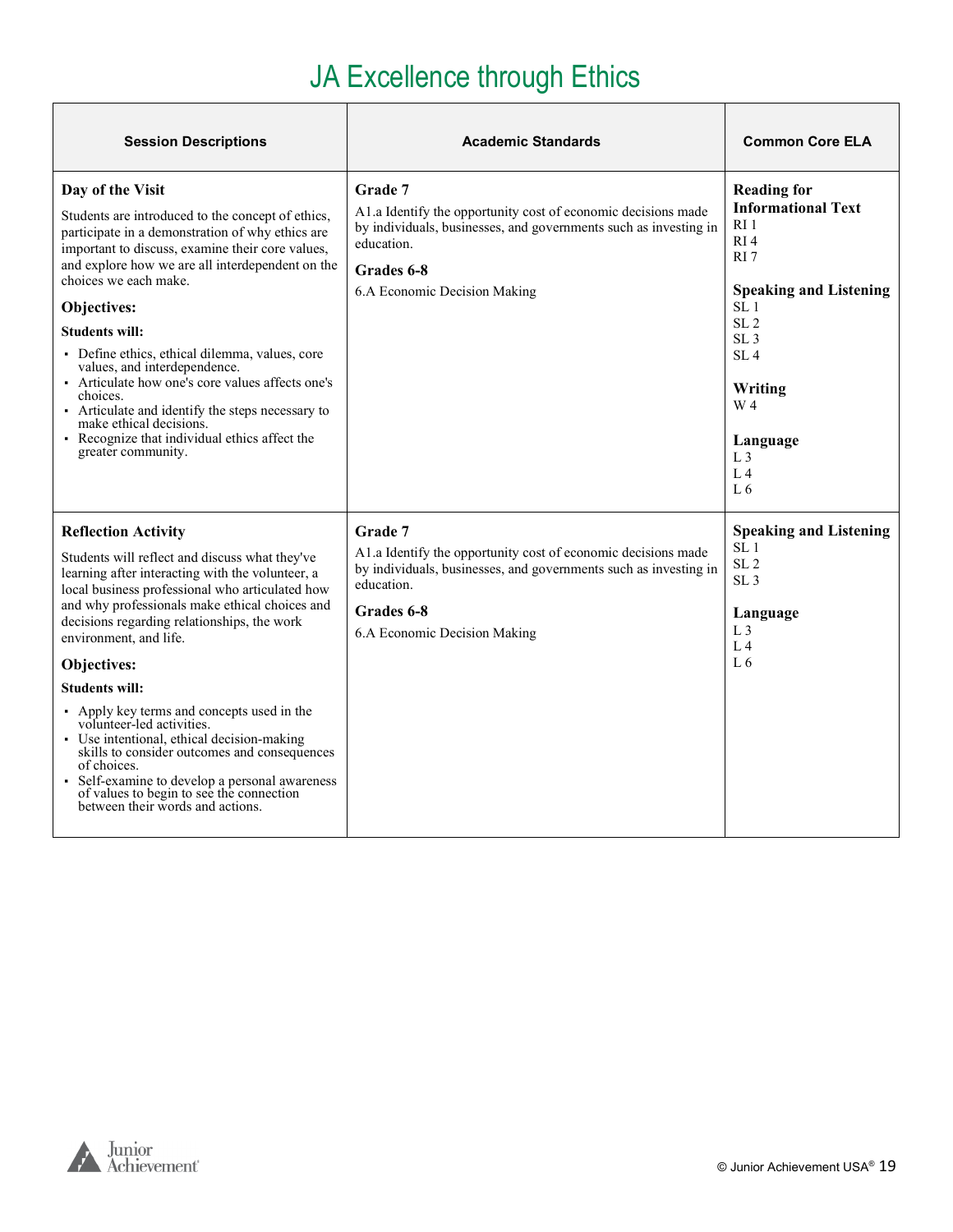# JA It's My Job (Soft Skills)

<span id="page-19-0"></span>

| <b>Session Descriptions</b>                                                                                                                                                                                                                                                                                                                                                                                                                                                                                                                                                                           | <b>Academic Standards</b>                                                                                                                                                                                    | <b>Common Core ELA</b>                                                                                                                                                                                                                                                                                            |
|-------------------------------------------------------------------------------------------------------------------------------------------------------------------------------------------------------------------------------------------------------------------------------------------------------------------------------------------------------------------------------------------------------------------------------------------------------------------------------------------------------------------------------------------------------------------------------------------------------|--------------------------------------------------------------------------------------------------------------------------------------------------------------------------------------------------------------|-------------------------------------------------------------------------------------------------------------------------------------------------------------------------------------------------------------------------------------------------------------------------------------------------------------------|
| <b>Communicating About Yourself</b><br>Students learn what their dress, speech, and<br>listening skills communicate to others about<br>them.<br>Objectives:<br><b>Students will:</b><br>• Recognize the importance of manners as an<br>element of professionalism.<br>• Identify language and style appropriate for<br>the workplace.                                                                                                                                                                                                                                                                 | Grade 7<br>A1.a Identify the opportunity cost of economic decisions made by<br>individuals, businesses, and governments such as investing in education.<br>Grades 6-8<br>6.A Economic Decision Making        | <b>Reading for</b><br><b>Informational Text</b><br>RI <sub>1</sub><br>RI <sub>4</sub><br><b>Speaking and</b><br>Listening<br>SL <sub>1</sub><br>SL <sub>2</sub><br>SL <sub>4</sub><br>SL <sub>6</sub><br>Writing<br>W 4<br>Language<br>L1<br>L <sub>2</sub><br>L <sub>3</sub><br>L <sub>4</sub><br>L <sub>6</sub> |
| <b>Applications and Resumes</b><br>Students examine both document forms and<br>begin to think about how to adapt their<br>experiences, skills, and achievements into the<br>applicable template to present themselves to a<br>potential employer.<br>Objectives:<br><b>Students will:</b><br>• Identify information necessary for a job<br>application.<br>• Recognize key features and formatting of<br>resumes.<br>• Use appropriate language for a resume.                                                                                                                                         | Grade 7<br>A1.a Identify the opportunity cost of economic decisions made by<br>individuals, businesses, and governments such as investing in education.<br>Grades 6-8<br>6.A Economic Decision Making        | <b>Speaking and</b><br>Listening<br>SL <sub>1</sub><br>SL <sub>2</sub><br>Writing<br>W <sub>4</sub><br>Language<br>L1<br>L <sub>2</sub><br>L <sub>3</sub><br>L <sub>4</sub><br>L6                                                                                                                                 |
| Interviewing for a Job<br>Students complete an activity and track their<br>accomplishments in a "brag sheet."<br>Additional activities are available in which<br>students develop a personal profile that will<br>help them succeed during an interview and<br>practice mock interviews.<br>Objectives:<br><b>Students will:</b><br>• Identify appropriate content for a personal<br>brag sheet<br>• Adapt personal information to interview<br>situations.<br>• Develop answers to common interview<br>questions.<br>• Recognize appropriate professional dress<br>and demeanor for a job interview. | <b>Grade</b> 7<br>A1.a Identify the opportunity cost of economic decisions made by<br>individuals, businesses, and governments such as investing in education.<br>Grades 6-8<br>6.A Economic Decision Making | Speaking and<br>Listening<br>SL <sub>1</sub><br>SL <sub>2</sub><br>SL <sub>4</sub><br>SL <sub>6</sub><br>Writing<br>W <sub>4</sub><br>Language<br>L1<br>L <sub>2</sub><br>L <sub>3</sub><br>L <sub>4</sub><br>L6                                                                                                  |